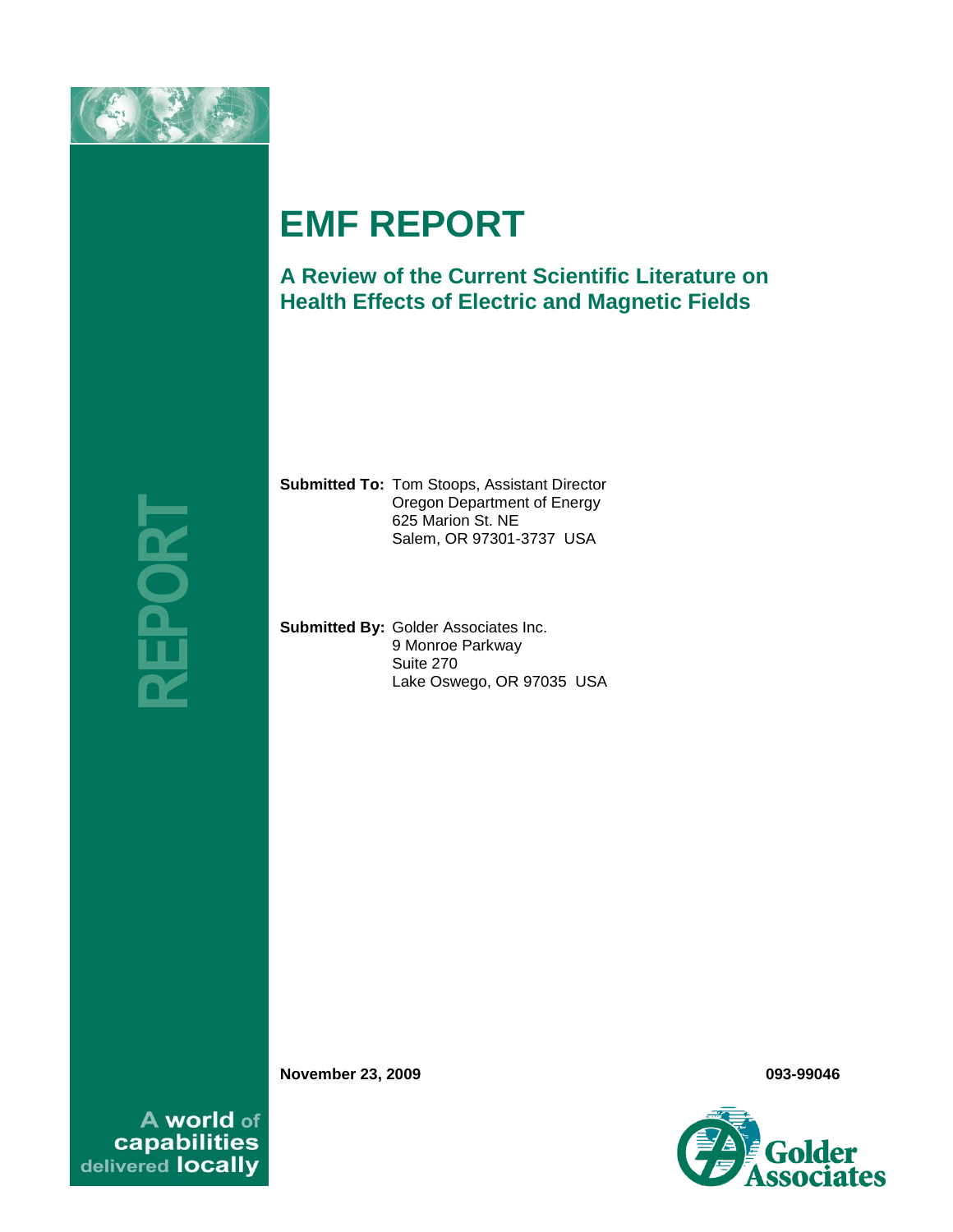# **Table of Contents**

| 1.0 |       |  |
|-----|-------|--|
| 2.0 |       |  |
| 2.1 |       |  |
|     | 2.1.1 |  |
|     | 2.1.2 |  |
|     | 2121  |  |
|     | 2122  |  |
| 2.2 |       |  |
| 3.0 |       |  |
| 3.1 |       |  |
|     | 3.1.1 |  |
|     | 3.1.2 |  |
| 3.2 |       |  |
| 4.0 |       |  |
| 4.1 |       |  |
| 4.2 |       |  |
| 4.3 |       |  |
| 5.0 |       |  |
| 5.1 |       |  |
| 5.2 |       |  |
| 5.3 |       |  |
| 5.4 |       |  |
| 6.0 |       |  |

j.

# **List of Tables**

- Table 1 Typical EMF from home appliances
- Table 2 ICNIRP Draft ELF-EMF Reference Exposure Levels
- Table 3 **US State EMF Standards**

# **List of Figures**

- Figure 1<br>Figure 2
- Fluctuating EMF patterns over North America<br>Typical attenuation of EMF from a 230-kV transmission line

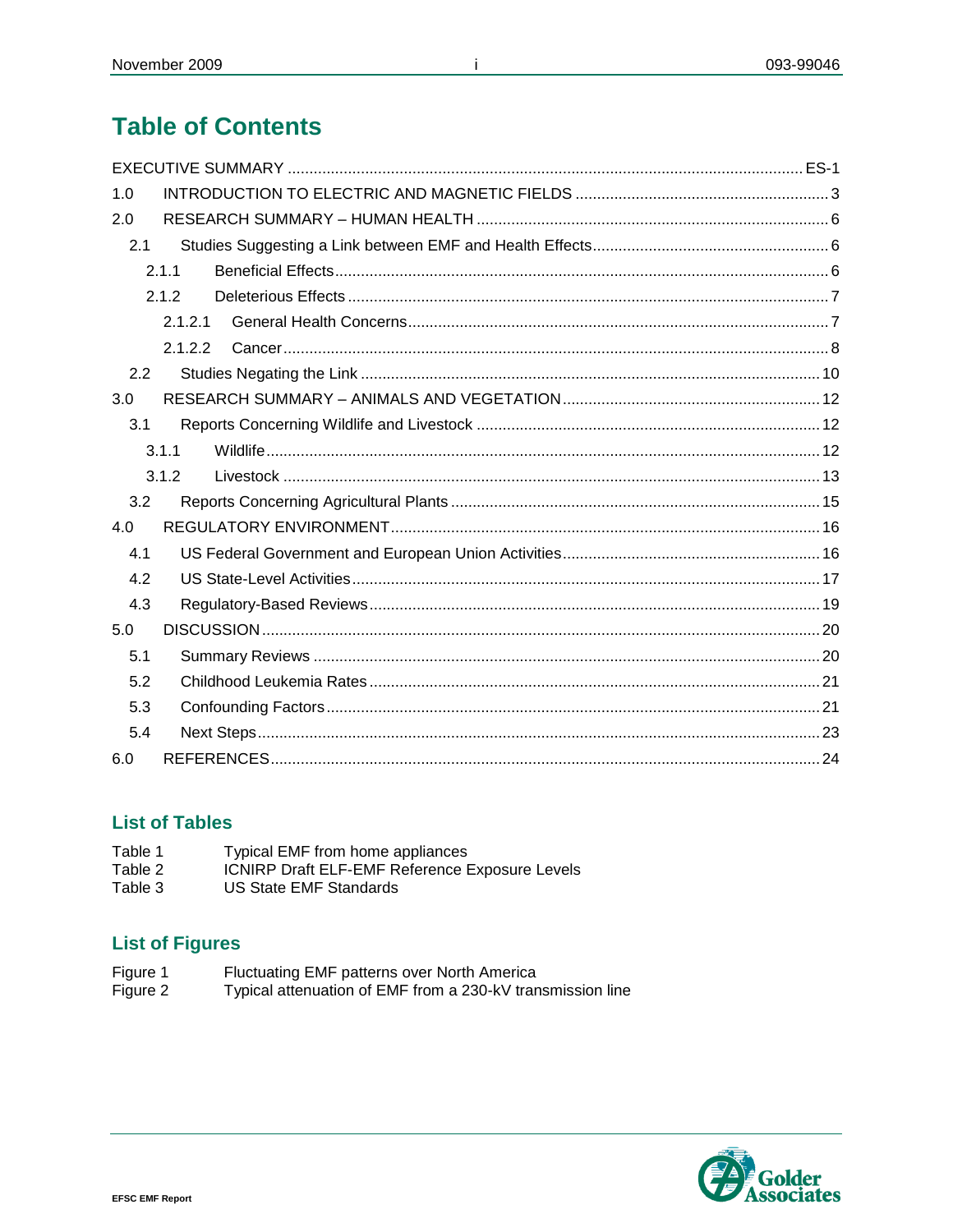#### **EXECUTIVE SUMMARY**

Electricity and its resulting electric and magnetic fields (EMF) surround us on a daily basis. While the fact that humans are chronically exposed to varying intensities of EMF from a variety of natural and manmade sources is uniformly accepted, the potential response of these exposures by human and animal cells and physiology – and the possibility of resulting negative health effects or disease – is highly contested. Some researchers question whether the life-enhancing benefits of electricity are worth the possible health risks of EMF exposure. Others are unable to acknowledge any risk based on the equivocal scientific evidence to date. This report summarizes current scientific literature and international regulatory activities regarding the extremely low frequency EMF associated with electricity transmission and use.

Scientists have demonstrated both beneficial and harmful effects of EMF exposure on human, animal, and plant physiology. Beneficial effects include stimulation of bone growth and treatment of inflammation and inflammatory diseases. Other proposed beneficial effects (based on limited studies) in human health include improved cognitive and neuromuscular control in patients with multiple sclerosis, and as a treatment for certain cancers, either alone or in combination with anti-cancer drugs. Research into the health effects of EMF exposure to animals demonstrates no observable negative impacts on growth, hormone levels, or reproductive success. EMF exposure has been proposed as a treatment for a common parasitic infection in broiler chickens. In plant studies, EMF exposure appears to have no prolonged negative effects on plant growth or crop success (rather, research to date indicates a positive effect on these parameters).

Research into harmful effects associated with EMF exposure has been in the form of both epidemiological studies (investigating the incidence of disease in a population, compared with incidence of environmental exposures, such as EMF), and laboratory studies involving animals or cells. Some epidemiological reports suggest EMF exposure is associated with several health issues, including certain cancers, neurological diseases, heart disease, and miscarriage. However, other epidemiological studies are unable to demonstrate an association between EMF exposure and these conditions. At the time of this report, no clear biochemical or biomagnetic mechanism leading to a negative health effect has been universally proposed or supported, although many specific proposed rationales exist. Laboratory research investigating EMF is almost universally unable to demonstrate a link between extremely low frequency EMF exposure and negative human or animal health effects. It is the view of many researchers and reviewing bodies that the lack of supporting laboratory data weakens the plausibility of a causal link between environmental EMF exposure and health effects.

In the early 1990s, the US Congress and the European Union authorized independent reviews of the science concerning EMF, and the reviewers concluded that regulatory recommendations regarding environmental EMF exposure limits were unwarranted. In 2003, the Electric Power Research Institute and the Harvard School of Public Health sponsored a workshop on childhood leukemia and EMF exposure. Participants in the workshop summarized the general inability to observe laboratory effects from EMF exposure as possibly due to the electromagnetic and chemical "noise" of biological systems overwhelming environmental EMF exposure. The workshop participants further concluded that the scientific community may fail to detect EMF effects in bioassay systems because EMF is not the causal exposure in epidemiologic associations of childhood leukemia.

More recently, in 2009 the International Council on Non-ionizing Radiation Protection (ICNIRP) reviewed the most current scientific literature to date, and again concluded that research on proposed health effects is not sufficiently reliable to provide a basis for low-intensity human EMF exposure limits. The ICNIRP has developed acute exposure limits designed to protect against nerve or muscle stimulation that occurs

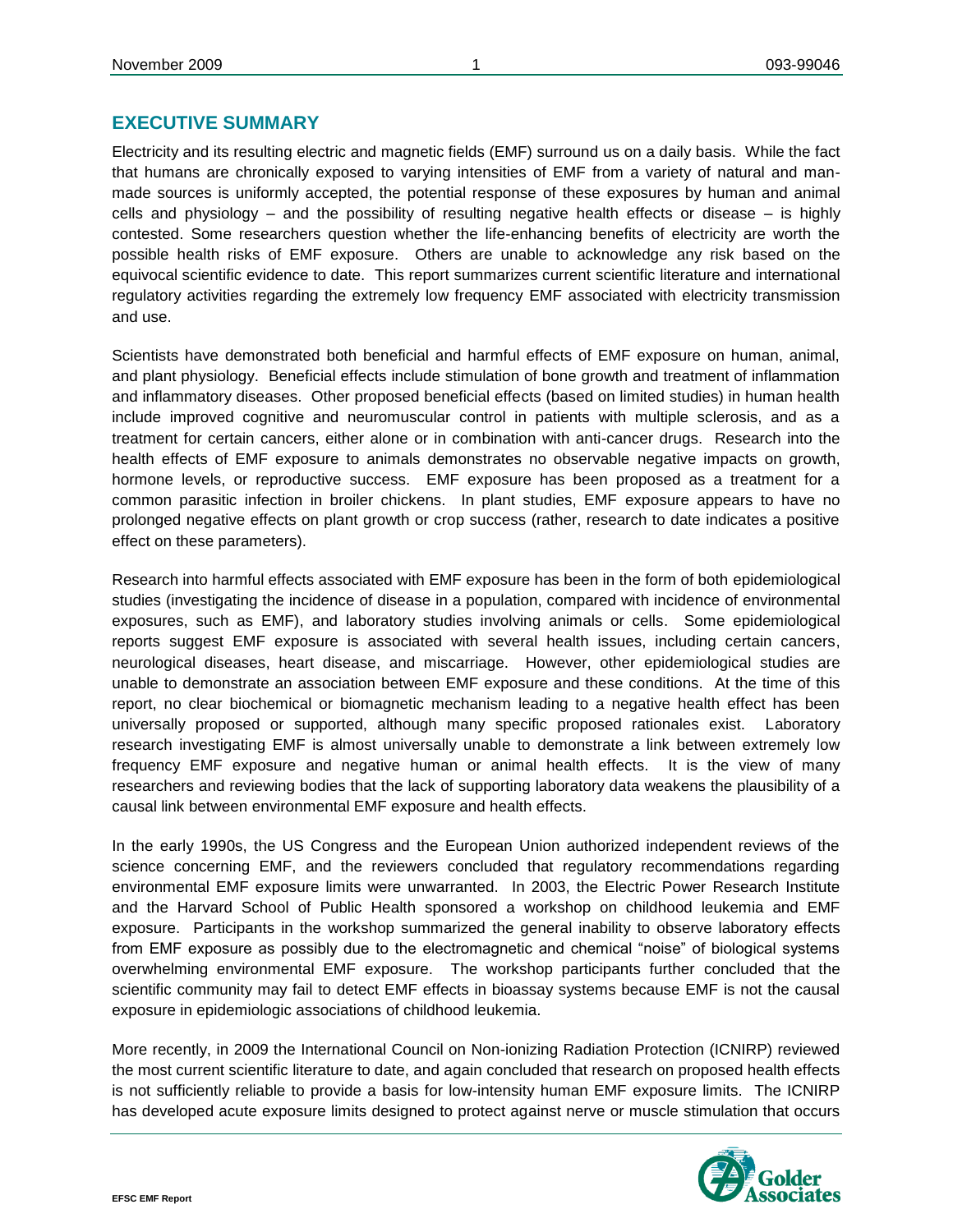with extremely high-intensity EMF exposure. Although the World Health Organization encourages member states to adopt the ICNIRP guidelines, it has also established guidelines for developing EMF standards for those policy makers seeking more precautionary measures, emphasizing that such policies be adopted only when scientifically-derived risk assessments and exposure limits are not undermined by arbitrary cautionary approaches.

The Oregon Energy Facility Siting Council (EFSC, or the Council) established an Electric and Magnetic Field Committee in 1991 that performed its own review of the science concerning EMF, and concluded that while low-cost prudent avoidance of EMF exposure by the general public was encouraged, it was premature to set health-based limits to EMF from 60 Hz power lines based on the available science at that time. The Committee did recommend continuing to review the science surrounding EMF and potential health issues, and the information in this report has been compiled upon request from the Council and the Oregon Department of Energy (ODOE), to allow these bodies to review the current state of the science on EMF. A discussion of US state and federal level regulatory activities regarding EMF from transmission lines is included in this report, along with a discussion of the factors that confound experiments and epidemiological EMF studies, complicating their interpretation.

Although there has been considerable research on the potential negative health effects of extremely low frequency EMF exposure in the last two decades, the conclusions drawn by US and international reviewing bodies are not significantly different from those drawn by the Council's Electric and Magnetic Field Committee in 1993. Those conclusions are (1) there is a need to continue to monitor the science on EMF, (2) low-cost prudent avoidance measures of public EMF exposure is appropriate, and (3) healthbased exposure limits are not appropriate with the scientific data available to date.

**GOLDER ASSOCIATES INC.** 

Kara Warner, PhD Environmental Scientist

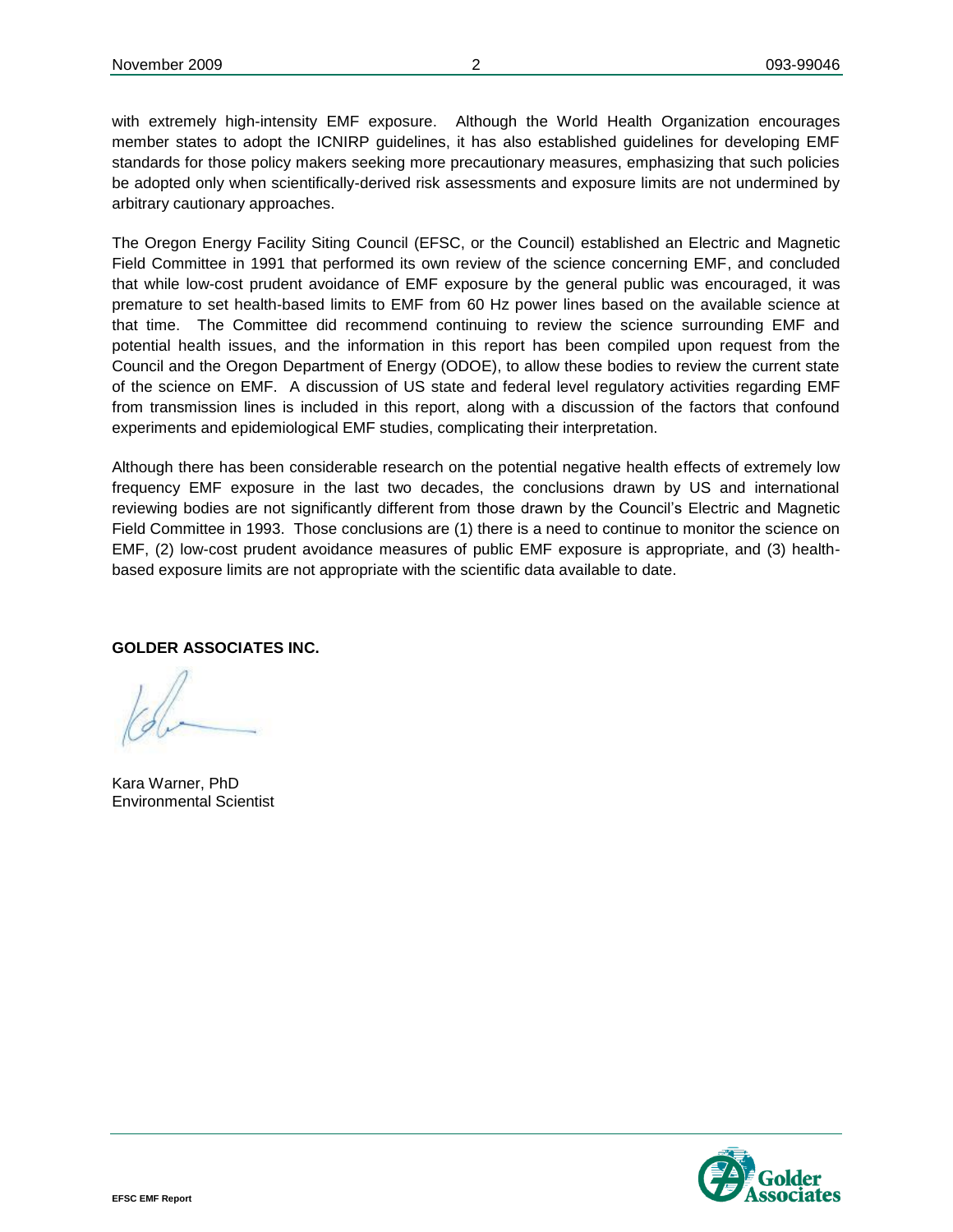# <span id="page-4-0"></span>**1.0 INTRODUCTION TO ELECTRIC AND MAGNETIC FIELDS**

Electric power in Oregon, as in the rest of the United States, is predominantly transmitted in the form of a 60-Hertz (Hz) alternating current carried through electric circuits (Europe generally transmits in a 50-Hz current). The electric charges move back and forth 60 times per second. As the electrons move, they generate two types of distinct fields: electric and magnetic fields. Electric fields reflect the energy in the electrons and in the surrounding area; magnetic fields are generated as a result of the movement of those charges. Electric and magnetic fields are distinct forces at 60 Hz, but because of their mutual occurrence, are often referred to as electromagnetic fields (EMF). The frequency associated with electricity transmission and use generates what are considered extremely low frequency fields (ELF-EMF), compared with the much higher frequencies associated with radio and television waves, ionizing radiation (ultraviolet and X-rays), and cellular telephone signals. The ELF-EMF from electricity are also lower than EMF generated from normal cellular activity within the human body.

Magnetic fields emanate from the Earth itself, generated by electric currents within the planet's core and high above its surface. These forces facilitated the development of modern navigation systems, and are studied today to better understand the geomagnetic activity of the Earth. Geomagnetic Observatories operated by the US Geological Survey – such as the station in Newport, Oregon – monitor and collect data pertaining to naturally-occurring fluctuations in magnetic fields in North America (USGS; see Figure 1).





The typical strength of electric fields from energy transmission or use is measured in kiloVolts (kV), while magnetic fields are typically measured in milliGauss (mG) in the United States, or microTesla (µT), which is the preferred unit in Europe (1.0  $\mu$ T is equal to 10.0 mG). Magnetic field strength (in Tesla, or T) may also be converted to/from electric fields represented by voltage (V), time in seconds (s), and distance in square meters  $(m^2)$ , as in the following equation:

$$
T = \frac{V \cdot s}{m^2}
$$

The physics governing EMF dictate their potential for effects on biological systems. Both electric and magnetic fields attenuate as the distance from the source increases (Figure 2). In other words, strength or intensity of EMF is inversely related to distance. However, electric fields are easily deflected by solid

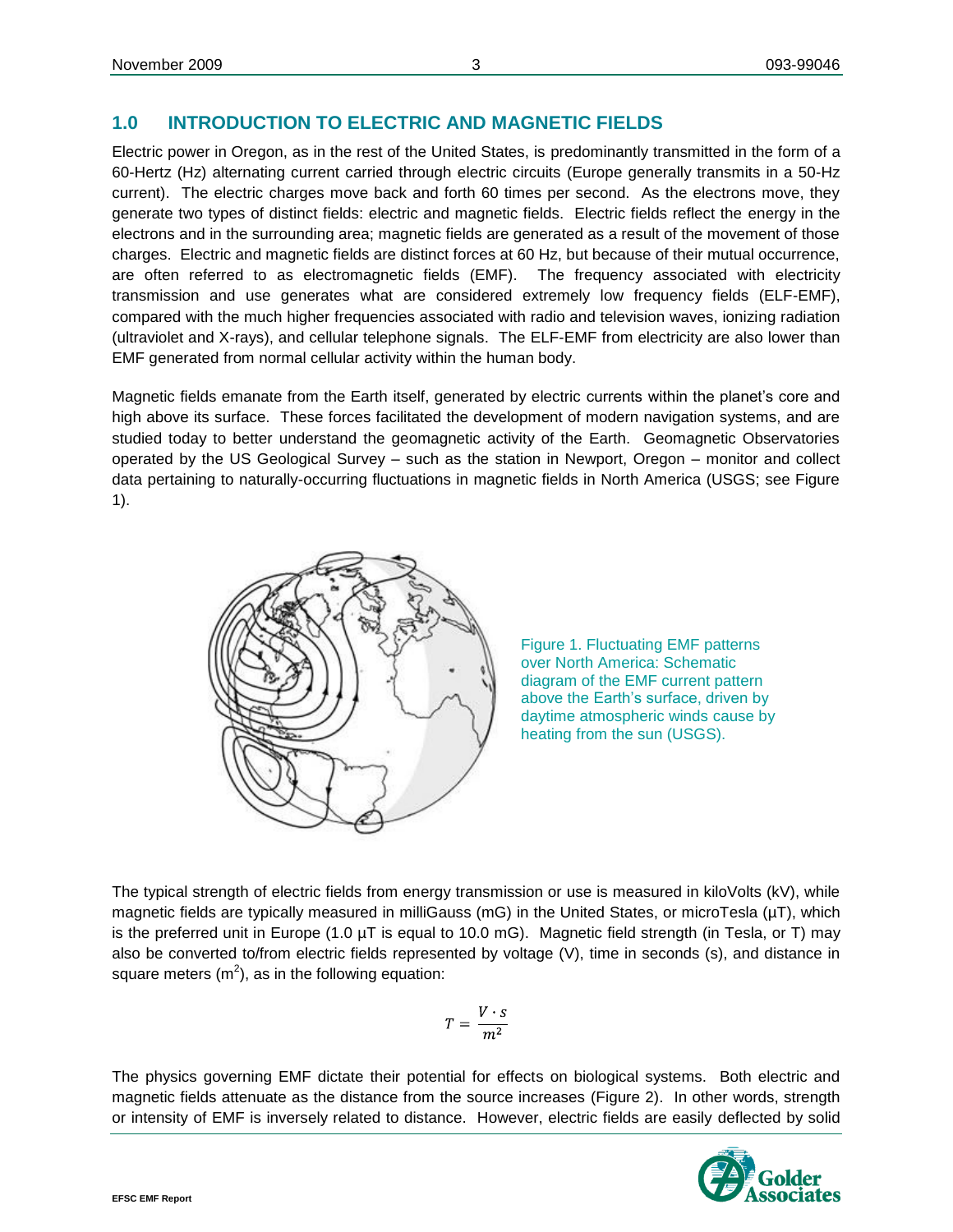objects, whereas magnetic fields may move through such objects. Therefore, potential health effects in humans and animals are more a factor of magnetic field proximity and strength, as opposed to electric fields which are blocked by walls, plants, fur or clothing, and even skin. This report will continue to use the term EMF to maintain consistency with the scientific literature, but note that most studies referenced in this report discussing potential health effects describe the strength of EMF in terms of mG or µT.



Electricity and EMF literally surround us on a daily basis. Any appliance that uses electricity generates EMF; the amount of energy consumed to power the device and the proximity of the appliance to the user dictates the amount of EMF to which a person is exposed (Table 1). By comparison, the EMF generated by high-voltage (230-500 kV) transmission lines is around 60-90 mG (6-9 µT) directly beneath the power line, 20-30 mG at the edge of the utility's right of way, and within 200 feet drops to less than 4 mG (NIEHS 2002).

|                        | EMF at 0.5 feet |      | EMF at 2.0 feet |    |
|------------------------|-----------------|------|-----------------|----|
| <b>Source</b>          | mG              | μT   | mG              | μT |
|                        |                 |      |                 |    |
| Vacuum Cleaner         | 300             | 30   | 10              | 1  |
| Hairdryer              | 300             | 30   |                 |    |
| Microwave Oven         | 200             | 20   | 10              | 1  |
| Personal<br>Computer   | 14-100          | 10   | 2               |    |
| Copy Machine           | 90              | < 14 | 7               |    |
| Digital Alarm<br>Clock | 4               | 0.4  |                 |    |

Table 1. Typical EMF from home appliances (Lacy-Hulbert et al 1998; NIEHS 2002)

The discussion of potential health effects from EMF exposure was initiated in the 1960s by a report of health issues in Russian electrical utility workers, and ignited in 1979 by an epidemiological report by Wertheimer and Leeper linking EMF and childhood leukemia (Hester 1992). Epidemiology is the study of the rate, or incidence, of a disease in a population, compared with the incidence of an exposure (for example, EMF exposure). Epidemiologists do not conclude causation from their findings, but rather report positive or negative associations between disease rates and exposure rates. Early epidemiological

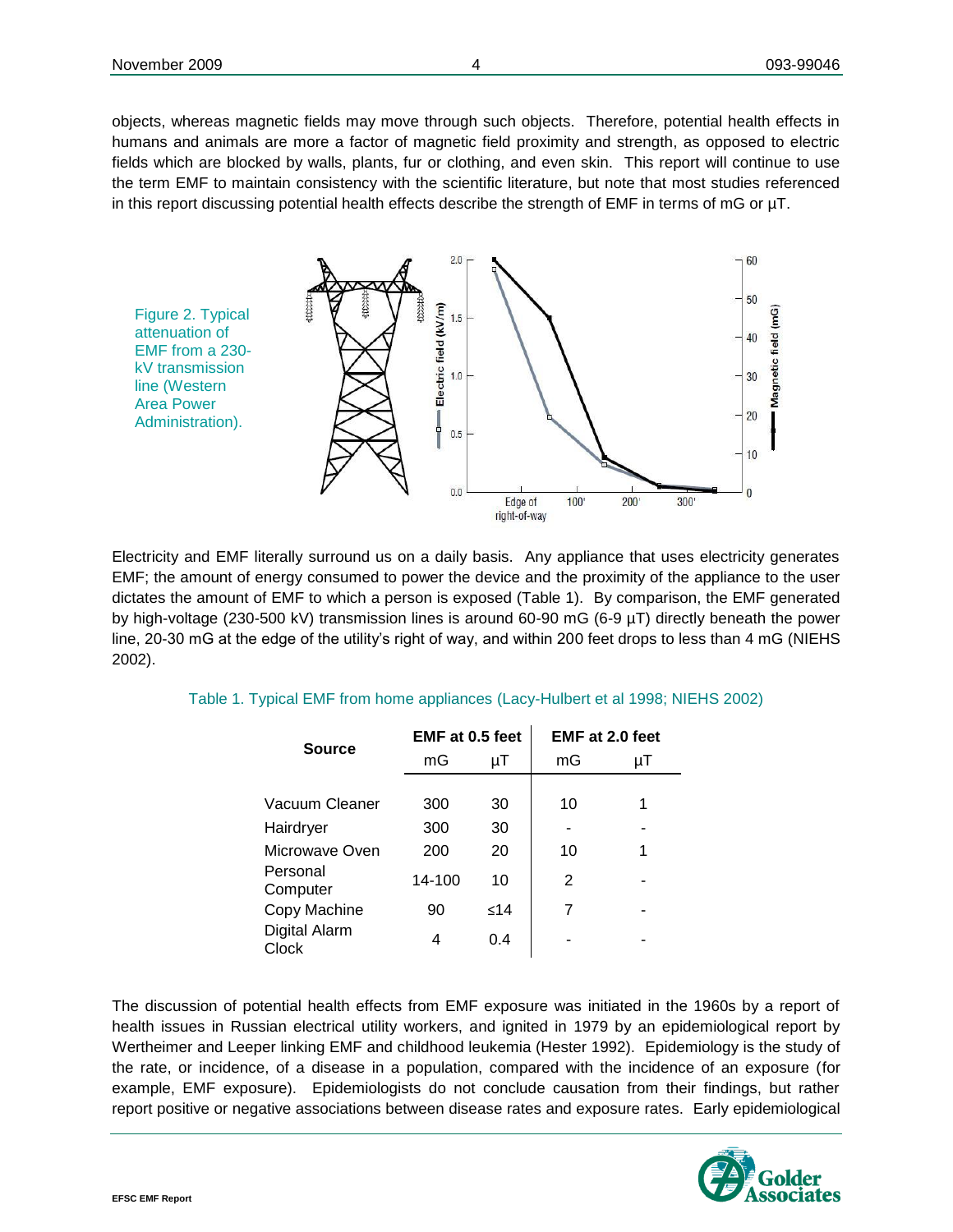studies raised the question as to whether the theoretical risks of health effects from electricity could be supported by scientific evidence. In the ensuing decades, scientists have reported hundreds of epidemiological and laboratory studies and commentaries seeking to answer that question; the debate continues today.

It has been suggested that because magnetic fields are not perceived by the general public – EMF cannot be felt, seen, or physically sensed – that makes EMF mysterious and potentially threatening. When the scientific term radiation is associated with such exposures, and the exposures have been implicated in cancer, in many eyes that threat becomes fact, producing a culture of fear (Campion 1997). On the reverse side of the argument are those who argue that certain epidemiological evidence cannot be ignored, and that physiological effects from EMF exposures may have as-yet uncharacterized but significant and lasting impacts on the exposed. The causes for many cancers, including childhood leukemia, remain largely unknown to date, fueling the speculative fire of environmental factors and causality.

This report summarizes the current literature regarding EMF and discusses the regulatory implications of the state of the science. The National Institute of Environmental Health Sciences (NIEHS) issued an extensive report in 1999 detailing the state of the science on EMF and their conclusions and recommendations; therefore the focus of this current report will be primarily on studies and guidelines published since that date. This review is of readily available scientific literature, and while not completely comprehensive, attempts to represent the breadth of scope of studies related to EMF exposures and health effects.

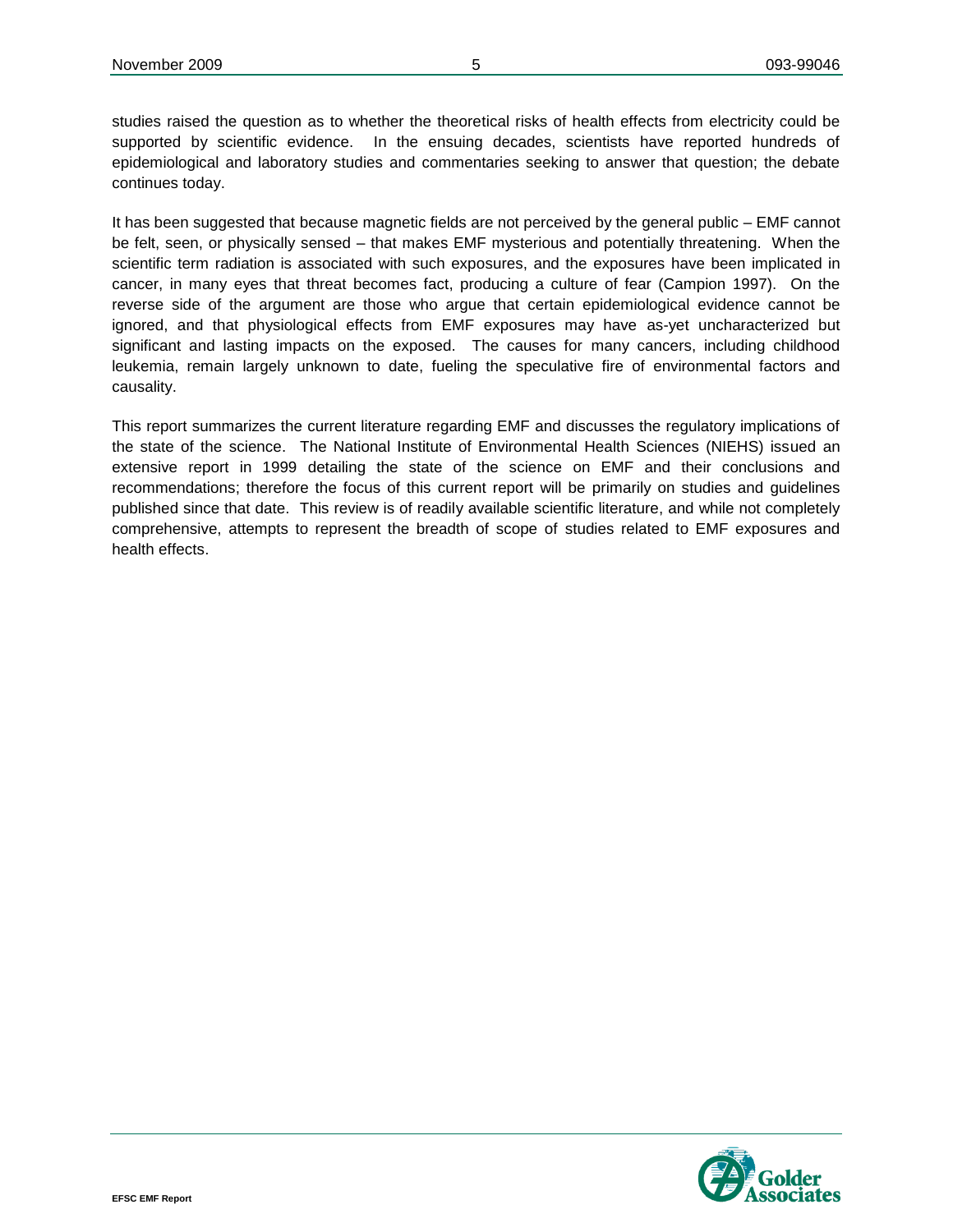# <span id="page-7-0"></span>**2.0 RESEARCH SUMMARY – HUMAN HEALTH**

# <span id="page-7-1"></span>**2.1 Studies Suggesting a Link between EMF and Health Effects**

The focus of this section is a review of the scientific literature regarding observations or studies of deleterious human health effects following EMF exposure. However, the concept that EMF may have an effect on the human body's tissues has been adapted for medical applications to treat several diseases. Therefore, before addressing reported negative outcomes of EMF exposure, this section will also discuss the reported beneficial effects.

#### <span id="page-7-2"></span>*2.1.1 Beneficial Effects*

Beneficial effects have been reported in a number of consenting patients intentionally exposed to EMF in a clinical setting. In a report reviewing beneficial effects, Bassett (1993) discusses prevention of bone loss and stimulation of bone growth, to the extent of salvaging limbs scheduled for amputation in over 300,000 patients with chronically ununited broken bones. Other integument-related clinical conditions amenable to pulsed EMF treatment include failed joint fusions, spine fusions, and congenital pseudoarthritis (all FDA-approved), and osteonecrosis of the hip, osteochondritis dissecans (cell death in the knee joint following lost blood supply), osteoporosis, osteogenesis imperfecta, chronic tendinitis, and chronic skin ulcers (not FDA-approved). The success rates associated with the above conditions ranged from 70% to 100% after varying treatment durations (generally 3-12 months). The suggested mechanism of action related to the above conditions include increased mineralization and collagen production, increased osteoblast (bone-producing cell) activity and decreased osteoclast (bone-destroying cell) activity, and angiogenesis (stimulation of vascular development). EMFs of 1.3-3.2 G (0.13-0.32 mT) stimulate cultured osteoclast activity at the lower intensity, and inhibit osteoclast activity at the higher intensity (Chang et al 2003).

EMF has also been proposed as beneficial in the treatment of inflammatory diseases. In one study, a 50- Hz (1.0 mT) field exposure for 24 hours inhibited inflammatory chemokine production in human immune system cells (Di Luzio et al 2001). Angiogenesis, vasodilation, and anti-inflammatory properties of pulsed EMF have been suggested as a mechanism for successful treatment of post-surgical pain, swelling, and edema (Strauch et al 2009). Less clear is the mechanism behind improvements in cognitive function, mood, short term memory, concentration, strength and control of limbs, and bladder control in three multiple sclerosis patients exposed to EMF picoTesla intensities (Sandyk 1994). In that study, selective neurotransmitter synthesis and release were the proposed mechanism of action.

Last, one of the primary points of concern regarding EMF exposure is the potential link to cancer. Ironically, pulsed EMF has been efficacious in destroying human cancer cells selectively over human lymphocytes in culture (Radeva and Berg 2004). Pulsed EMF has also been demonstrated as effective when combined with anticancer drugs. Mouse and human leukemic drug-resistant cells had improved responsiveness to two anti-cancer drugs similar to that of twice the dose of drug alone; mice transplanted with cancer cells and treated with a combination of anti-cancer drugs and pulsed EMF exposure had an increased life span compared to control mice (Pasquinelli et al 1993). These researchers express optimism that EMF will have a significant role in certain cancer treatments as research into a cure for this disease progresses.

In his summary in 1993, Bassett acknowledged that "bioelectromagnetics still lacks concrete explanations for weak [EMF] field effects," but that as different field intensities produce functional "signatures," there are likely windows and thresholds for bio-effects that do not follow classic dose-response patterns when field patterns and "biotargets" are properly matched. The concept that reported laboratory effects

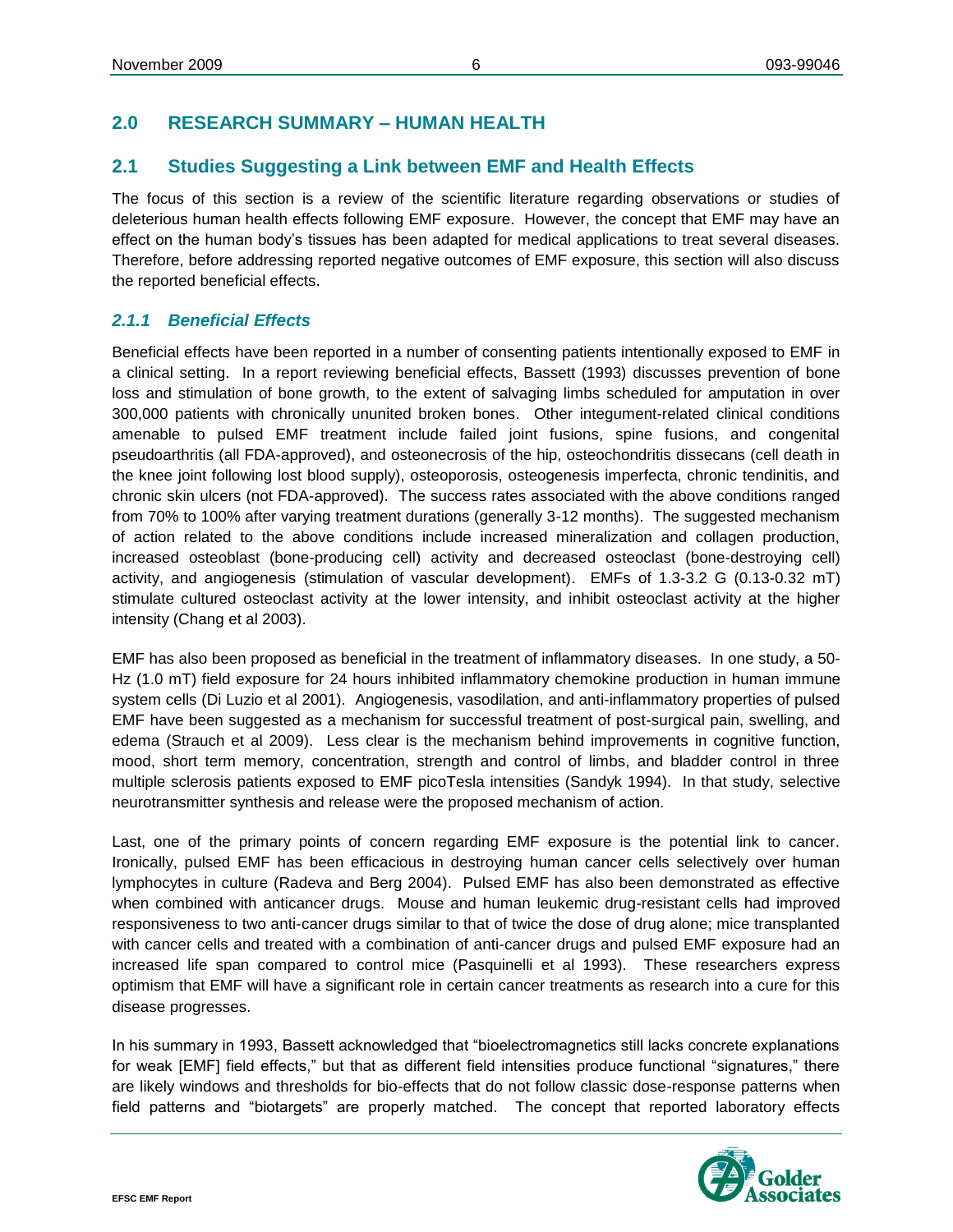following EMF exposure do not follow a traditional clinical dose-response has been perceived by some researchers as negating a causal link between EMF and health effects proposed in certain epidemiological reports (McCann et al 1998, Crasson 2003). However, similar to Bassett's theory regarding windows of exposure and non-traditional dose-response, the concept of "bi-phasic" or "nonmonotonic" (resulting in a window of effects dually bordered by doses with low to no effects) doseresponse has recently gained recognition in the field of environmental toxicology (Welshons et al 2003).

#### <span id="page-8-0"></span>*2.1.2 Deleterious Effects*

Research into harmful effects associated with EMF exposure has been in the form of both epidemiological studies and laboratory studies involving animals or cells. As discussed above, epidemiological reports from the 1970s suggested EMF exposure was associated with several health issues, including certain cancers. As also stated above, no clear biochemical or biomagnetic mechanism has been universally proposed or supported, although many specific proposed rationales exist and are discussed below.

#### <span id="page-8-1"></span>2.1.2.1 General Health Concerns

As with any chemical or physical parameter that influences human physiology, it is the degree and duration of exposure that to some extent dictates the body's response. The toxicologist's credo is "the dose makes the poison," a concept promulgated by Paracelsus in the  $16<sup>th</sup>$  century. But often equal to the nature of the exposure in development of disease is individual response to the exposure. What may cause a disruption in normal cell, tissue, organism, race, or species function may not in another, in part due to the heterogeneity of biological life itself.

Researchers who report anecdotal observations of dermatological or general (any combination of neurological, respiratory, gastrointestinal, eye/vision problems, and heart palpitations) syndrome in some individuals propose a sensitivity or hypersensitivity to ELF-EMF emanating from computer monitors, although the paucity of experimental evidence in this area prohibits a definitive or even suggestive statement of causality (Levallois 2002). Blackman (2006) hypothesized that sensitivity to EMF in chemically-sensitive people may stem from an imprint of ambient EMF exposure in developing organisms, triggering a response later in life.

Limited reports of an association between certain neurodegenerative diseases such as Alzheimer's disease and amyotrophic lateral sclerosis (ALS, or Lou Gehrig's disease) and EMF suggest a weak, but possible, increased risk of Alzheimer's disease from EMF exposure, and an increased risk of ALS from occupational EMF exposures. However, the epidemiological studies from which these risks are calculated are often based on confounding assumptions, and have not been verified by laboratory studies. Likewise, the literature on depression and suicide from EMF exposure is difficult to interpret because the findings in epidemiological studies are not consistent (Ahlbom et al 2001). However, as noted above, EMF may be used as a treatment for neurological disorders that increases a patient's quality of life (Sandyk 1994).

There have also been epidemiological reports suggesting an increased risk for miscarriage associated with EMF, although the conclusions of these studies have been debated within the scientific community. Lee et al (2002) conducted a nested case-control study (a comparative assessment after an exposure has occurred) to assess the relation between retrospective magnetic field measures and miscarriage among over 700 pregnant women in California, and concluded that exposures to higher frequencies (≥23.4 mG, or 2.3 µT) and greater fluctuations in EMF exposure during a 24-hour period was associated with an approximately two times higher risk of miscarriage. However, the time-weighted average of EMF exposure in the women in that study was ≤1.3 mG (0.1  $\mu$ T), and less statistically linked with miscarriage risk.

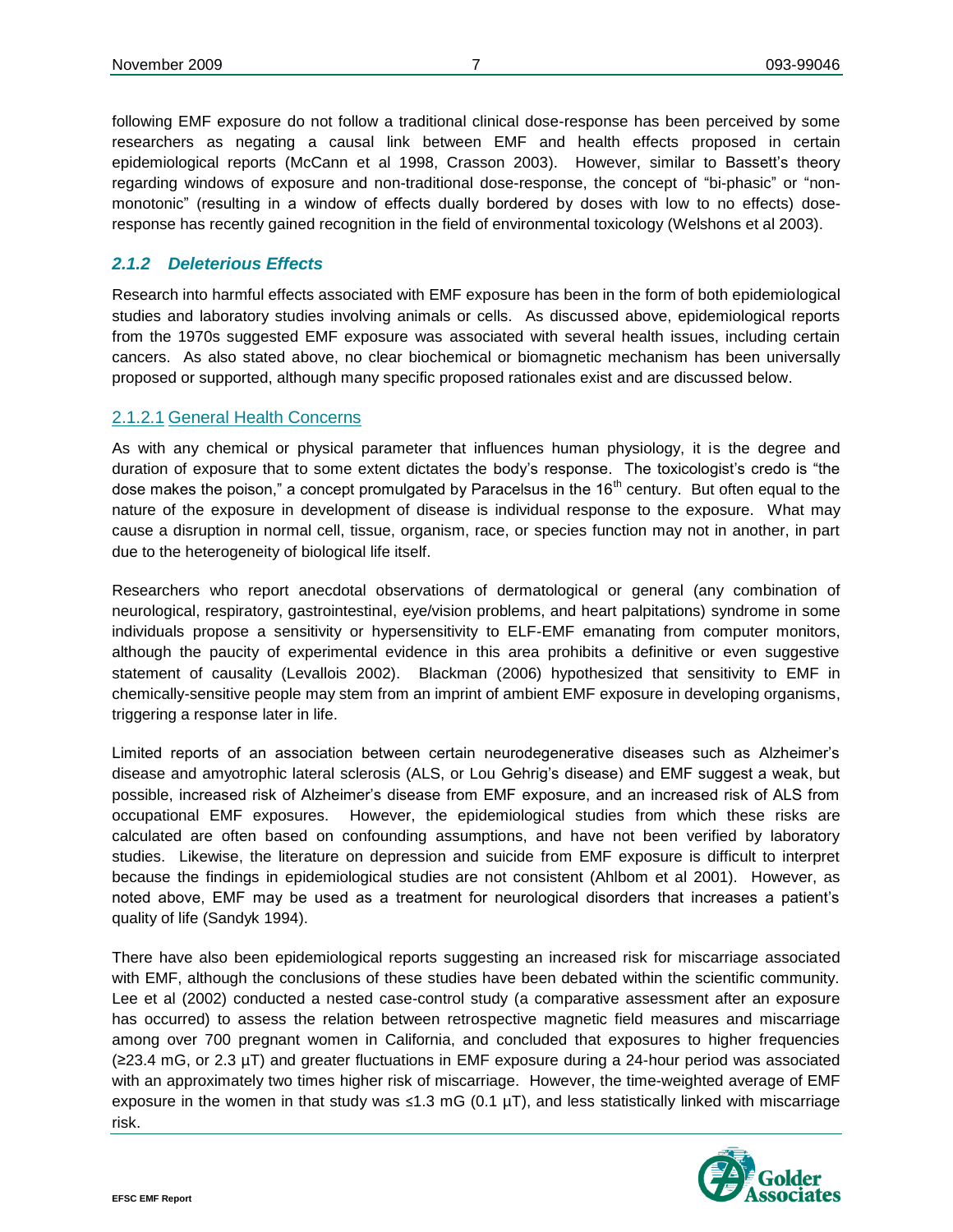A follow-up study by Li et al (2002) examined a population-based prospective cohort study (following two or more groups through time to assess exposure outcomes) among almost 1000 pregnant women, measuring exposure over a 24-hour period at less than ten weeks gestation and then tracking pregnancy outcomes. The researchers in that study concluded that exposure to magnetic fields  $\geq 16$  mG (1.6 µT) increased miscarriage risk, and the association was stronger for early miscarriage (less than ten weeks gestation) and women with multiple prior miscarriages or subfertility. However, Li et al (2002) did not observe an association between time-weighted average magnetic field exposure and miscarriage risk, and several of the women with miscarriages were recruited into the study after their miscarriage, resulting in EMF exposure measurements that did not represent levels prior to or at the time of miscarriage.

Possible factors in miscarriage may be maternal response to EMF exposure, or – as postulated by Li et al (2002) – effects on the fetus during a sensitive developmental stage. Lahijani et al (2007) reported higher incidence of neuronal, brain, and eye abnormalities and early death in chick embryos exposed to 1.3-7.3 mT (13-73 G), although these levels are much higher than human exposure from close contact with electrical appliances or power lines. However, the researchers observed deformities in a small percentage of EMF-exposed embryos, irrespective of exposure level. The authors proposed that genetic susceptibility may play an important role in morphological response to EMF. More discussion of confounding variables and magnetic field measurements may be found in section 5.3.

Most recently in a review of EMF exposure and cardiovascular effects, McNamee et al (2009) suggested the heart is an unlikely site for direct electrical stimulation of cardiac muscle tissue due to the orders of magnitude difference between endogenous electrical activity and exogenous EMF. However, the authors suggest small rhythmic disturbances may occur though interaction with the cardiac pacemaker, resulting in measureable effects. For example, in one study of 59 substation workers, those exposed to approximately 1 µT EMF experienced a shorter Q-T interval (alteration in heart rhythm) than workers exposed to smaller (<0.1  $\mu$ T) or greater (5  $\mu$ T) magnetic fields; however, the workers in that study and in another study of railway drivers occupationally exposed to EMF did not experience reduced heart rate variability (HRV) – normal variation in the timing of beat to beat contractions, which at reduced levels are indicative of coronary heart disease – or risk of arrhythmia. The McNamee et al (2009) review focuses on the sparse, conflicting, and often irreproducible epidemiological and laboratory studies in the literature regarding heart rate, HRV, blood pressure, or cardiovascular disease.

#### <span id="page-9-0"></span>2.1.2.2 Cancer

The "melatonin hypothesis" to link EMF and cancer was developed in the 1980s. Melatonin is a hormone whose synthesis is inhibited during daylight hours, but stimulated at night (in the dark). Melatonin is an antioxidant that has beneficial effects in tissues throughout the body as it scavenges free radicals. Melatonin has also been reported to inhibit tumor angiogenesis (development of tumor-supplying blood vessels), tumor proliferation, and metastasis (spread of cancer growth to other tissues in the body). These tumor-inhibiting effects have been incorporated in some cancer treatment regimens. The melatonin hypothesis proposes that EMF exposure during nighttime hours inhibits nocturnal melatonin synthesis, thereby reducing the protective capacity of this chemical messenger and increasing the risk for cancer.

Night-time plasma melatonin levels have been reported lower in women with women with malignant breast cancer than women with benign tumors or healthy breast tissue. Experimental evidence suggests that exposure to EMF may lower melatonin levels in some animals under certain exposure conditions, although it is unclear if this effect exists in humans (Stevens and Davis 1996). The authors of that review propose "light at night" in industrialized areas is a more plausible causative factor for certain breast cancers.

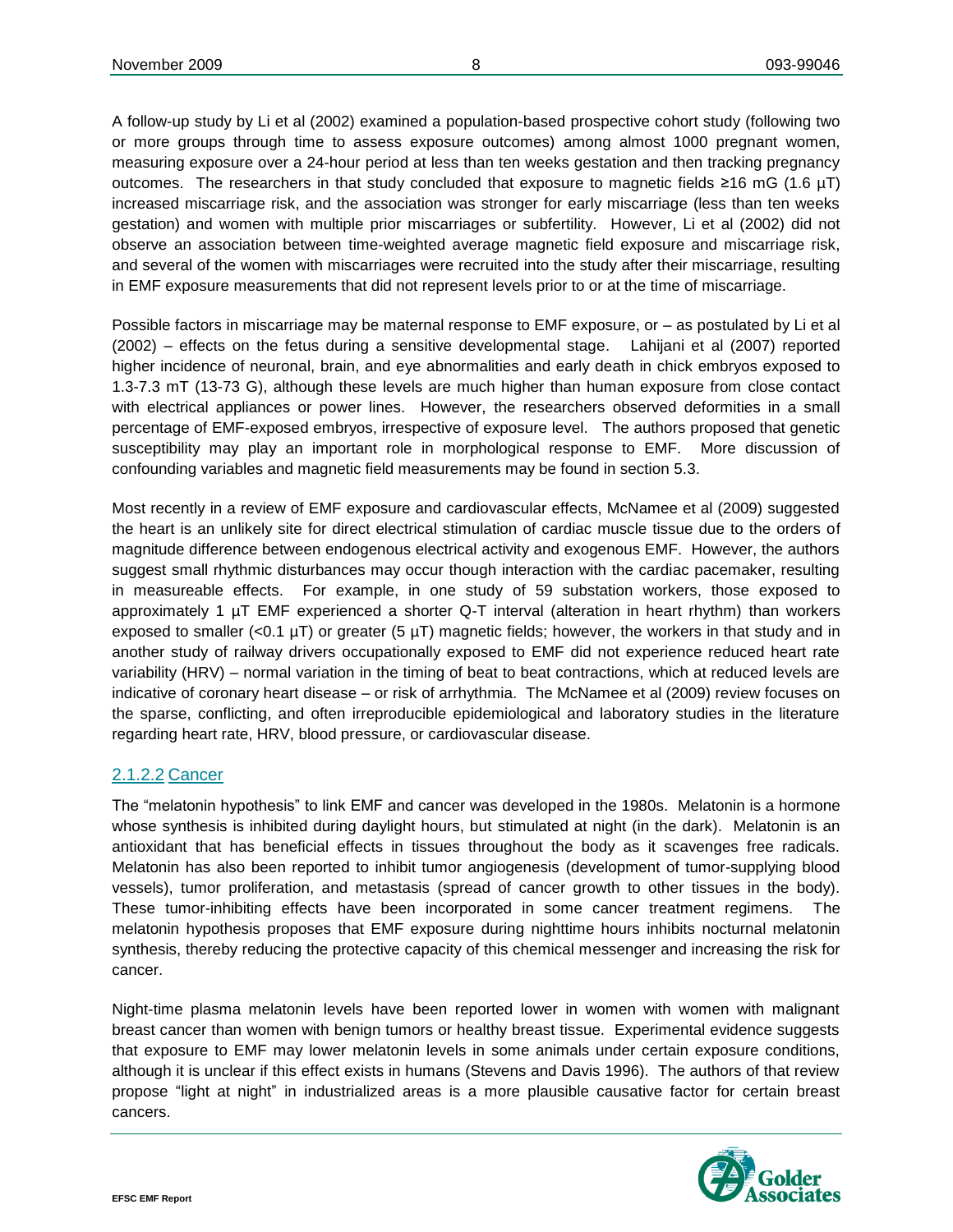A more recent review of the effects of EMF on melatonin levels suggests these effects may stem from neural input changes, the perception of EMF as light by photoreceptors in the eye, and generation of free radicals in tissues by EMF (suggesting competition for melatonin's scavenging utility, rather than interference with its synthesis), although the authors stress the paucity of definitive direct evidence linking cancer and EMF exposure (Ravindra et al 2006).

Pursuant to discovering other mechanisms by which EMF might induce human cancer, researchers have investigated the initiation (the development of cancer-like behavior in cells, usually due to altered genetic activity) and promotion (facilitating growth or proliferation of initiated cells) characteristics of EMF. Environmental factors may induce initiation through genotoxicity  $-$  by direct gene damage (mutation), suppressed mutation repair, or stimulated cell growth and/or differentiation (maturation) gene expression. Lai and Singh (2004) reported DNA single and double strand breaks and apoptosis or necrosis (two types of cell death) in the brains of juvenile rats exposed to magnetic fields (60 Hz, 0.01-0.5 mT) for 2, 24, or 48 hours; pretreatment with antioxidants (including melatonin) blocked these effects, suggesting EMF-related free-radical formation. Similar experiments on humans are not possible for a wealth of reasons, but cultured human cells have demonstrated DNA single and double strand breaks with time-dependent and intensity-dependent intermittent (but not continuous) EMF exposure (up to 15 hours at 35 µT to 2 mT; Crumpton and Collins 2004).

Other research suggests EMF may have a role in tumor promotion. Chen et al (2000) reported 10-40 mG (1-4 µT) EMF partially blocked the differentiation of cultured erythroleukemic (undifferentiated, abnormal) cells in a "dose"-dependent manner similar to that of known chemical tumor promoters, resulting in a larger proportion of cultured cells in the undifferentiated, proliferative state. Such cells in the body are characteristic of bone marrow cancers; undifferentiated blood cells are immature, and therefore those responsible for immunity are ineffective against infection. As discussed in a review by Levin (2003), application of EMF has been demonstrated to both increase growth and selectively cause death of tumor tissue, and both induce and inhibit cell differentiation. Such variable responses of normal and cancerous tissue cloud the role EMF may play in promoting tumors.

Environmental factors may also influence carcinogenesis (development of cancer) through mechanisms that are not directly genotoxic, but rather induce stress and associated cellular responses. As discussed above, free radical formation or inhibition of antioxidant activity in the body may be associated with cancer. Binhi (2008) hypothesized that magnetic nanoparticles (produced naturally in some tissues) expose adjacent tissues to magnetic fields – which may be exacerbated by external EMF – and in turn may promote formation of free radicals. The presence of magnetic nanoparticles (intracellular ferritin or exogenous iron oxide) in hematopoietic (blood generation) stem cells, the author further postulates, could constitute a cancer risk factor.

Heat shock proteins play a role in normal cell functions such as proliferation, differentiation, and apoptosis, and increase in amount and activity when the cell is under stress (thermal stress is one example). In one study, human myeloid leukemia (undifferentiated, abnormal) cells responded to 50-Hz EMF (10-140 µT) exposure by producing certain heat shock proteins in a non-monotonic dose-response pattern (low and high intensities produced less effect than middle intensities); the heat shock protein response at 100 µT was similar to heat stress alone, and the combined stressors were additive for some proteins, while failing to produce a response in others (Tokalov and Gutzeit 2004).

Circulating natural killer cells are important non-specific host defense immune system cells, and play a role in inhibiting tumor growth. Gobba et al (2009) reported occupational exposure to EMF in electric utility workers was ten times greater than environmental (all non-work hours) exposures as measured by

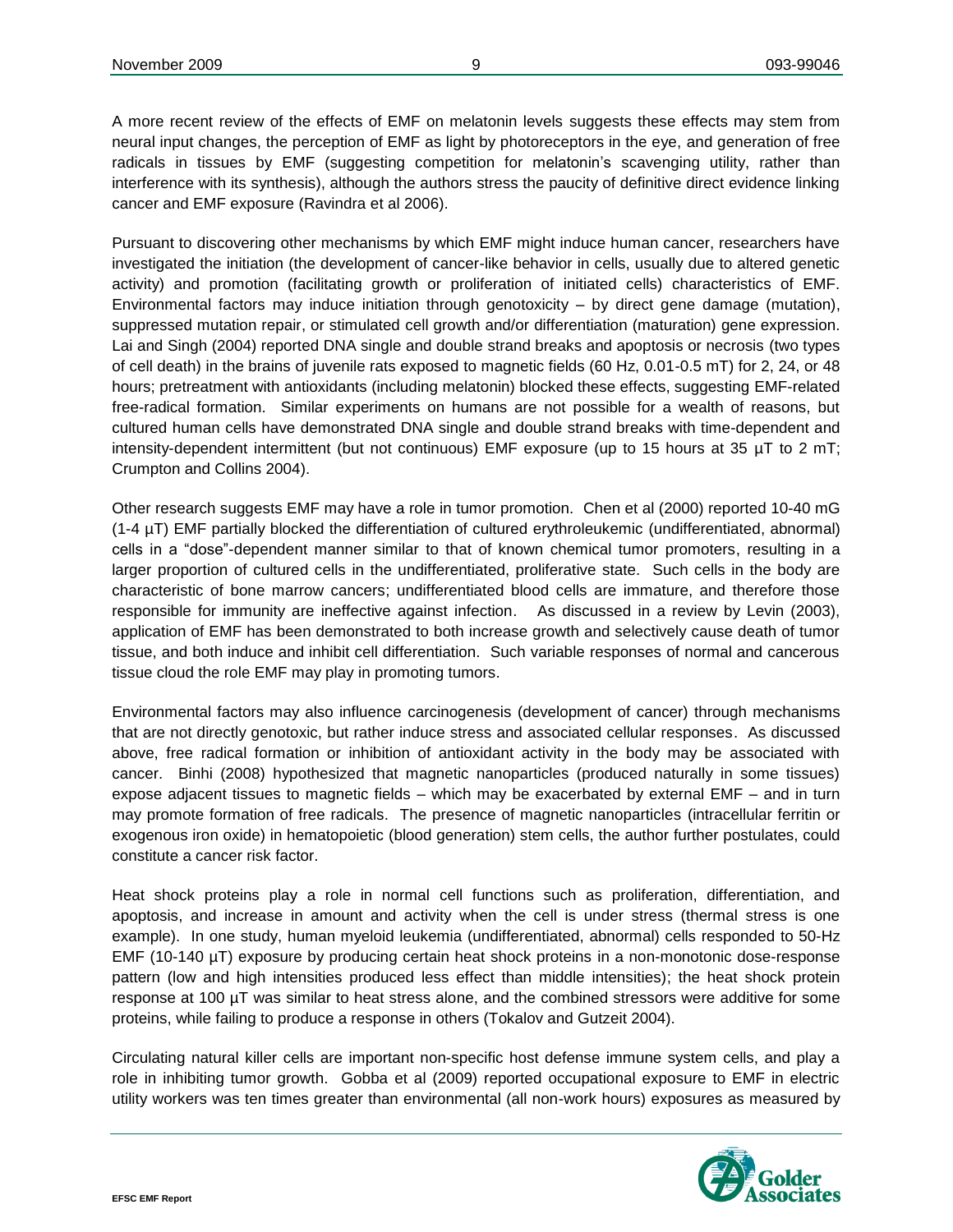personal dosimeters. The authors of that study also found a significant negative correlation between natural killer cell activity and 0.2-1.0 µT time-weighted average EMF exposure.

As evidenced by the studies above, a useful tool for examining the effects of EMF on cancer or precancerous cells is a comparison to known chemical carcinogens. These experiments are limited to the animal or cellular model, however, and may be confounded by the milieu of endogenous and exogenous factors that influence carcinogenesis in the human body. Susceptibility to carcinogens may be epidemiologically studied, however, in populations with genetic susceptibility to leukemia. Children with Down syndrome have a 20-fold greater risk for developing acute leukemia, and one group of researchers investigated the link between EMF exposure and leukemia in 166 children with Down syndrome. Spot measurements of EMF (5 minutes at the front door of the child's residence) were recorded with dosimeters and compared with incidence of acute leukemia. In this case-control study, the risk of acute leukemia in Down syndrome children elevated with exposure to ≥6 mG (0.6 µT) EMF, but was not different (or less than) in children exposed to <6 mG (Mejia-Arangure et al 2007).

Kheifets et al (2006a) estimated the attributable fraction of cases of childhood leukemia around the globe based on EMF exposure distributions in various countries, worldwide population levels, and the results of two pooled meta-analyses, and concluded that approximately 1% to 4% of cases might be attributable to EMF exposure (depending on one's view of the strength of the epidemiological evidence). A more detailed discussion of childhood leukemia rates follows in Section 5.2.

# <span id="page-11-0"></span>**2.2 Studies Negating the Link**

The studies in the previous section contained evidence or observations for increased risk of health effects often in conjunction with a discussion of supporting, conflicting, or irreproducible data, and universally called for further studies to elucidate the role of EMF – if any – in human disease. In a meta-analysis review of pooled epidemiological studies, Thériault and Chung-Yi Li (1997) found an association between leukemia and magnetic fields originating from high power transmission lines (although the results in the different studies were widely varied and not statistically significant), but cautioned that their assessment may be subject to a publication bias. "Papers reporting negative (no) results may have been rejected or not published, which may have entailed a bias towards finding an association that actually does not exist."

However, studies negating the link between EMF exposure and health effects do exist in the literature. Sahl et al (1993) found no increased incidence of leukemia, lymphoma, or brain cancer in electric utility workers over those in a reference group. A large United Kingdom Childhood Cancer Study (over 4,000 children) published in 1999 studying mean childhood exposures of up to 0.2 µT reported an odds ratio of less than 1.0 (no associated risk) for any childhood cancer (UK Childhood Cancer Study Investigators, 1999). Söderburg et al (2002) studied the incidence rate of childhood leukemia among children who spent time in an incubator following birth versus those who did not, and found no association between magnetic field exposure from infant incubators and childhood leukemia. In another review, the weight of evidence among studies of breast cancer and EMF exposure did not support an increased risk of breast cancer from occupational or residential magnetic field exposure (Feychting and Forssén, 2006).

Laboratory studies have also been reported that weaken the plausibility of a causal link between EMF and health effects. Nafziger et al (1997) examined the response of human hematopoietic (blood precursor) cells in culture after 5 days exposure to 50-Hz EMF with magnetic fields strengths of 10 µT (representing incidental or occupational exposure) and 1 mT (the maximum level of EMF residential exposure recommended at that time). Their investigation failed to produce leukemogenic cell response: proliferation, mitotic (cell division) activity, and cellular components were not different in EMF-exposed cells versus controls.

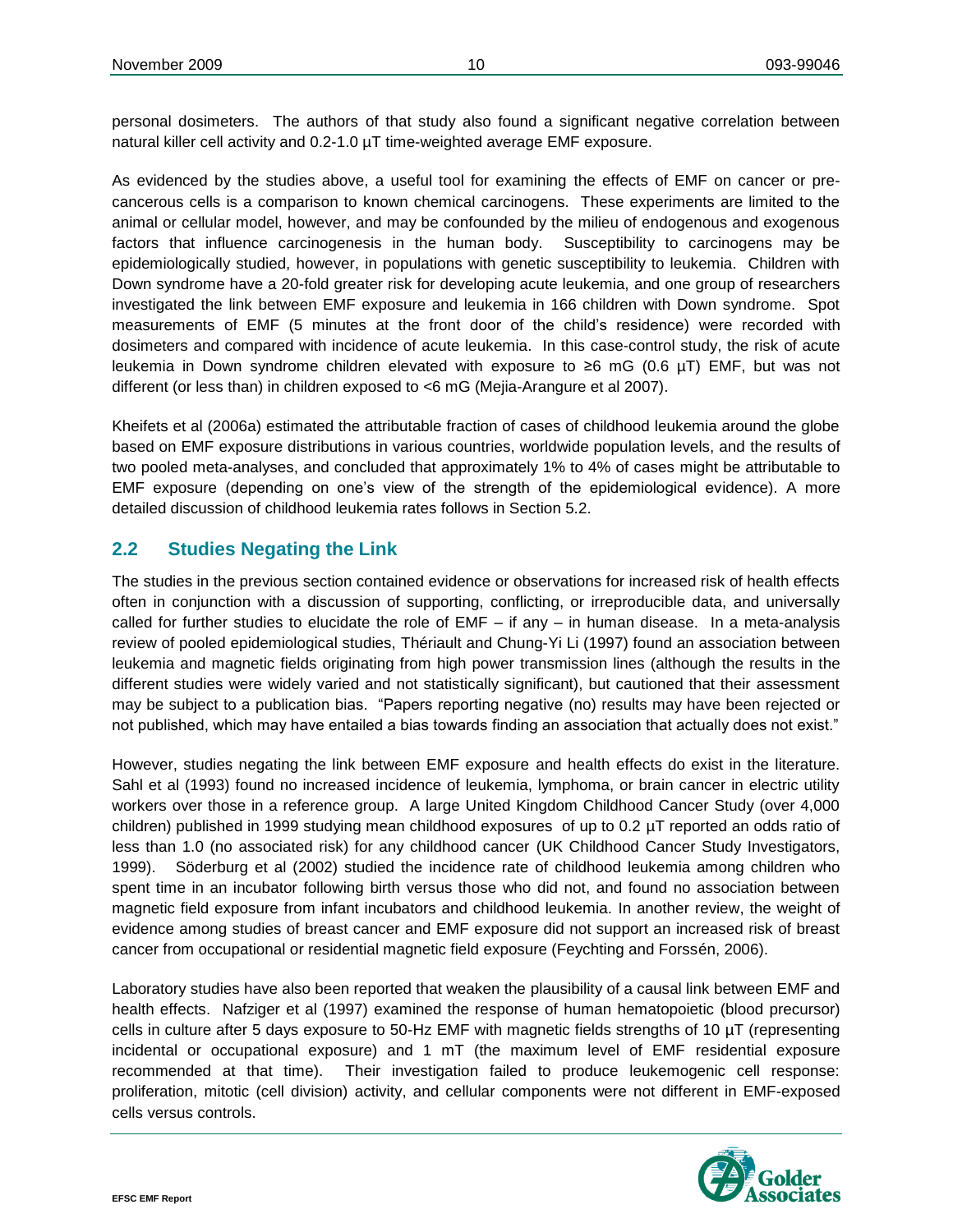To investigate the role of EMF in cancer promotion, Shen et al (1997) injected newborn mice with a known chemical carcinogen and subsequently exposed a subgroup of them to high-intensity (50-Hz, 1 mT) EMF. They reported no association between EMF exposure and the incidence of lymphoma (cancer in the lymph system) or leukemia in the mice. Because one criticism of this study was that exposure duration in that study was short (3 hours/day, 6 days/week for 16 weeks), Negishi et al (2008) reproduced the experiment, injecting newborn mice with the chemical carcinogen and exposing them to 50-Hz EMF with increasing levels of intensity (0-350 µT) for 22 hours/day, 7 days/week for 30 weeks. Negishi et al observed no significant differences in malignant lymphoma or leukemia between control and EMFexposed mice, and concluded that 50 HZ EMF up to 350 µT do not promote these cancers initiated by chemical insult.

Touitou et al (2006) reviewed human epidemiological and animal experimental data to examine the postulated link between EMF exposure and melatonin disruption, and concluded that between the contradictory laboratory results with animal models and the lack of strong evidence from even long-lasting exposures in humans to support the "melatonin hypothesis" (discussed in Section 2.1.2.2 above), "it is unlikely that malignancies or mood disorders reported by people exposed to 50/60-Hz EMF could be related to the disruption of the melatonin levels."

As mentioned above, McNamee et al (2009) reviewed epidemiological and laboratory studies of EMF and cardiovascular effects, and concluded that the weight of scientific evidence was largely inconclusive, urging the need for further research to clarify the equivocal results reported in the literature to date. With respect to other health effects such as miscarriage, the body of scientific data and observations is also largely ambiguous. Such evidence to date is largely based upon epidemiological observations of association, and these studies report conflicting results with confounding variables that cast doubt on the investigators' conclusions (see Section 5.3 below). Komakazi and Takano (2007) reported accelerated gastrulation early in frog embryo development with EMF exposure, but when those embryos were observed through the larval (tadpole) stage, no malformations were observed.

The reports discussed thus far have focused on experiments or studies targeting one outcome or physiologically similar outcomes following EMF exposure. General conclusions of experts in the field and reviews of the body of literature in broad context are further discussed in Section 5.1.

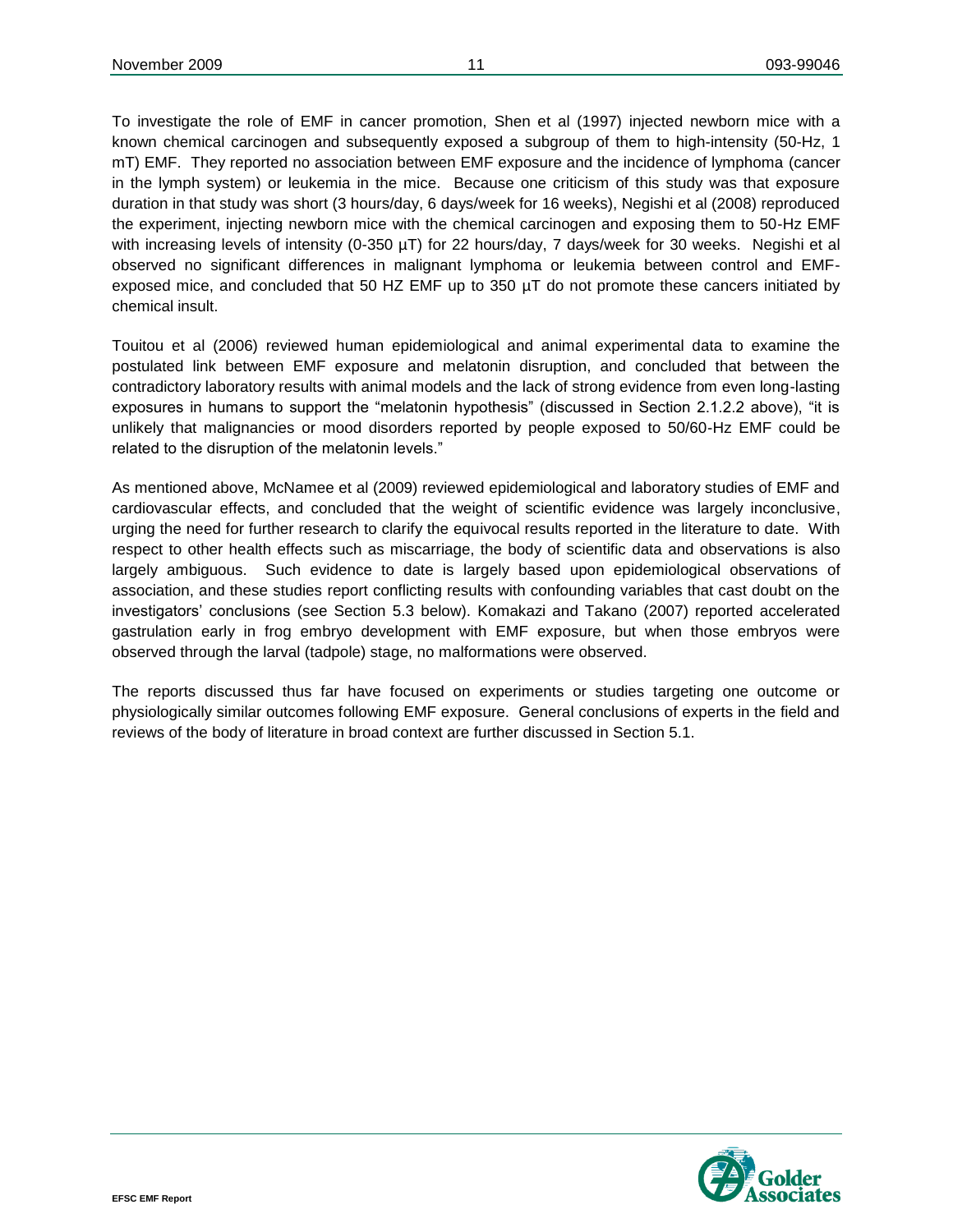# <span id="page-13-0"></span>**3.0 RESEARCH SUMMARY – ANIMALS AND VEGETATION**

# <span id="page-13-1"></span>**3.1 Reports Concerning Wildlife and Livestock**

Written public comments on a proposed 500-kV transmission line route in eastern Oregon in 2008 revealed a risk perception of the health impacts from EMF not only to humans, but to wildlife and livestock as well. One commenter was concerned that power lines would disrupt livestock productivity, disrupt wildlife that inhabit agricultural lands, and affect bee flight (Price and Price 2008); another was concerned that EMF would have adverse impacts on their animals' health (Voile 2008). While some comments included only a brief reference to potential EMF effects among a plethora of other concerns, others elaborated on their concern. Per one comment, "our first concern is for the health of our grandsons who live near the proposed sight [sic]. You have not proved beyond a doubt [the transmission line] will not affect them in years to come… We are concerned for both the wild and domestic animals that are abundant in this region. They feel and respond to electricity in the air long before humans do. We have personally witnessed many times the animals' sensitivity to electricity in the air and electrical surges. We feel this line would drive the wild animals from their natural habitat" (Rau and Rau 2008).

#### <span id="page-13-2"></span>*3.1.1 Wildlife*

Many bird species utilize electric power lines or towers for perching, hunting, and nesting, and for this reason are of concern to biologists examining potential behavioral or health effects from EMF. Fernie and Bird (2001) reported an immune response and oxidative stress (measured from alterations in blood biochemistry) in captive kestrels exposed to a 60-Hz current resulting in a 10-kV/m electric field and a 30 µT magnetic field, particularly in the early part of the breeding season. The authors did not observe any externally visible health problems (no changes in food intake or body mass), but postulated that EMFexposed kestrels with a stressed immune system might be more susceptible to infectious disease, bacteria, viruses, and parasites.

Researchers have also investigated behavioral effects of breeding kestrels exposed to EMF and resulting hatch success or fledgling success. Wild and captive male and female kestrels nesting under high voltage transmission lines or in simulated experimental settings have been reported as more active and alert than control birds during courtship and/or egg incubation (Fernie et al 2000). However, the authors concluded the observed behavioral changes were unlikely to be associated with the observed better fledgling success, nestling growth, or poorer hatching success of the EMF-exposed birds.

In an extensive review of the effects of EMF on avian reproductive biology and physiology, Fernie and Reynolds (2005) discussed the highly variable species-specific and metric-specific (nesting success, behavior, etc.) results of bird EMF exposures. The authors acknowledged that changes in courtship behavior as a result of EMF exposure did not disrupt egg laying or reduce clutch size in scientific reports, but suggest that elevations in activity prior to egg laying may deplete energy reserves at a time when nutrient and energetic demands are high. More active females may have a seriously compromised egglaying performance in some species. Other reports on reproductive success of ravens, eagles, hawks, eastern bluebirds, and house wrens showed no significant effects of EMF exposure on nesting success, while one study showed tree swallows nesting immediately below power lines experienced declines in fledgling success and fewer fledglings compared with swallows exposed to lower EMF.

There is some evidence that EMF may deter growth, but stimulate other physiological growth and development parameters, resulting in increased fledgling success. Other data suggests birds may perceive EMF as light, resulting in melatonin suppression and subsequent reproductive, metabolic, and immunity effects, in addition to altered migration, circadian rhythm, plumage characteristics, and mating

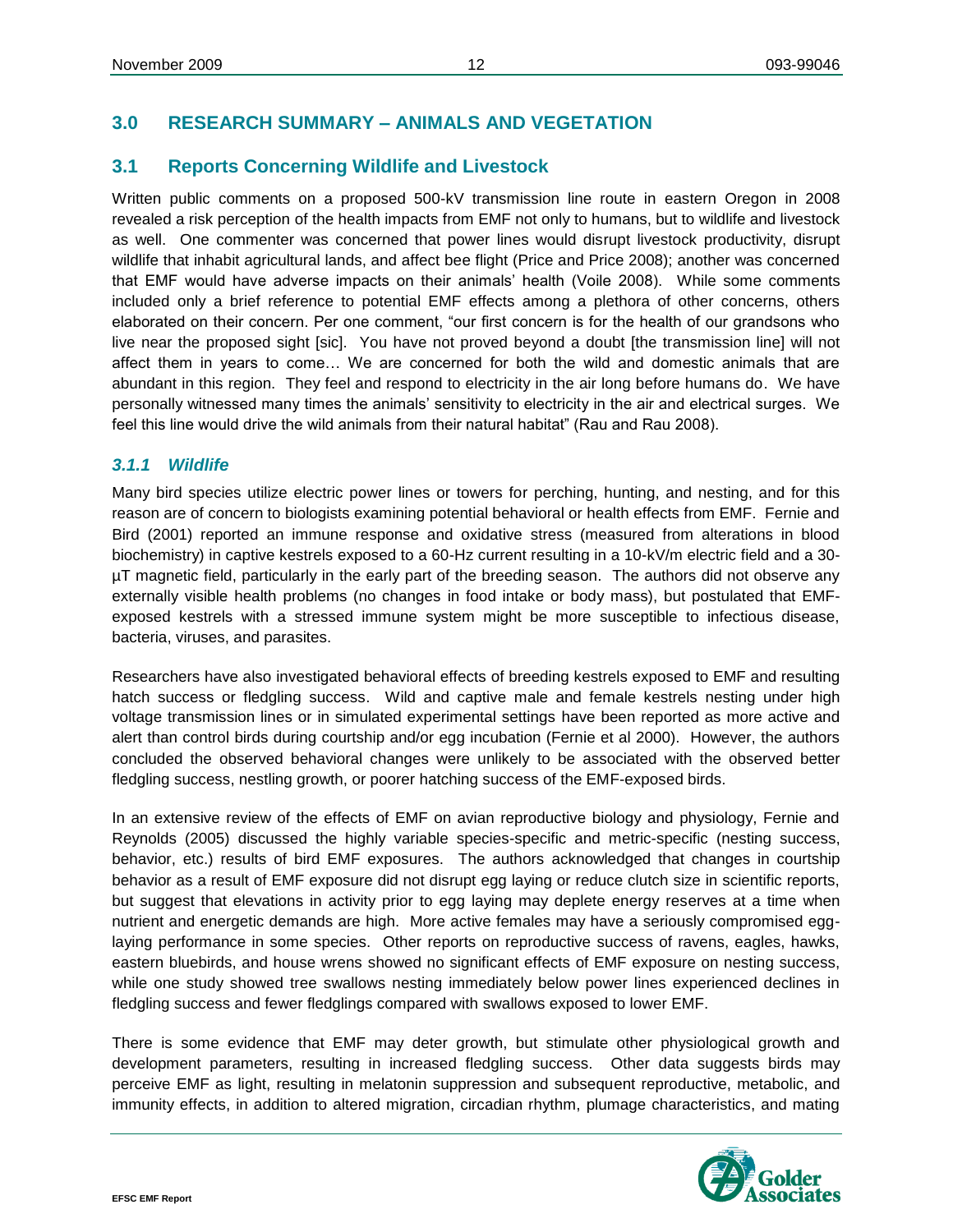success. These responses are only postulated as potential effects, based on the broad-sweeping role of melatonin in avian biology. The authors of the review discussed the great deal of uncertainty surrounding the findings on the effects of EMF exposure on birds, and noted that birds, like other vertebrates, appear to be diverse in their sensitivities to EMF exposure (Fernie and Reynolds 2005).

As discussed in Section 2.2, the amphibian model has been used to examine potential effects of EMF on early vertebrate development. Komakazi and Takano (2007) reported accelerated gastrulation early in frog embryo development with EMF exposure, but when those embryos were observed through the larval (tadpole) stage, no abnormalities in morphology or behavior were observed.

Based on data suggesting that hearing systems (particularly hair cells in the cochlea, the organ responsible for transforming sound vibrations into nerve impulses) are sensitive to exogenous agents including EMF, Budak et al (2009) examined the effects on the auditory systems of laboratory rabbits to 50-Hz, 5-10 kV/m-electric fields, and 2-4 pT (a relatively strong electric field but very small magnetic field compared with transmission line frequencies). The results of that study revealed no significant effects of ELF-EMF on the hearing sensation of rabbits, as measured by an electrophysiological analysis of otoacoustic emission (nerve signals of perceived sound) recordings.

Last, despite the conjecture on the internet that ELF-EMF disrupts bee physiology (in a range of effects from behavior changes to colony collapse), no studies supporting these hypotheses could be discovered in the scientific literature at the time of this report.

#### <span id="page-14-0"></span>*3.1.2 Livestock*

Animals are often a significant source of agricultural revenue for farmers. In 2008, Oregon farmers maintained 1.2 million head of cattle and calves, over 220,000 sheep and lambs, over 100,000 horses, 38,000 goats, and 20,000 hogs, representing commodities valued at over \$460 million (ODA 2009).

For this reason, animal scientists have investigated the potential effects of EMF exposure to livestock at the same time that epidemiologists and researchers have explored EMF's role in human health. Mammals share highly conserved biochemical signaling mechanisms and physiologies, and similar endpoints of EMF exposures examined in humans have been discussed in animal science literature.

Lee et al (1993) penned female lambs in enclosures at the edge of a transmission corridor containing several 500-kV and 230-kV, 60-Hz transmission lines, where EMF measured 6-kV/m electric field and 40 mG, or 4-µT, magnetic field. The nearest line was a 500-kV line over the pen. The researchers also penned a control group of lambs over 200 meters away, where "ambient" EMF measured <10 V/m and <0.3 mG. The researchers sampled the lambs' blood at various intervals over several weeks for melatonin and progesterone levels, and detected no significant differences in day-time or night-time melatonin levels in "line" lambs versus control lambs. Both groups also had the same shift in melatonin production levels as a result of a seasonal change that occurred during the course of the experiment (a normal circadian rhythm response). Growth of both groups of lambs was normal, and progesterone levels indicated no significant difference in age of maturation or number of estrous cycles between groups. Lee et al (1993) concluded "there was no evidence in the current study that chronic exposure to EMF from a 500-kV transmission line affected melatonin secretion or timing of puberty in female lambs."

Similar experiments were conducted that suggested cortisol levels, weight gain, and wool growth in lambs was not affected by chronic exposure to EMF from a nearby transmission line (Thompson et al 1995). Another group reported that although in previous experiments interleukin-1 (IL-1, an immune system cytokine or chemical messenger) was reduced in lambs penned under a transmission line for 10 months,

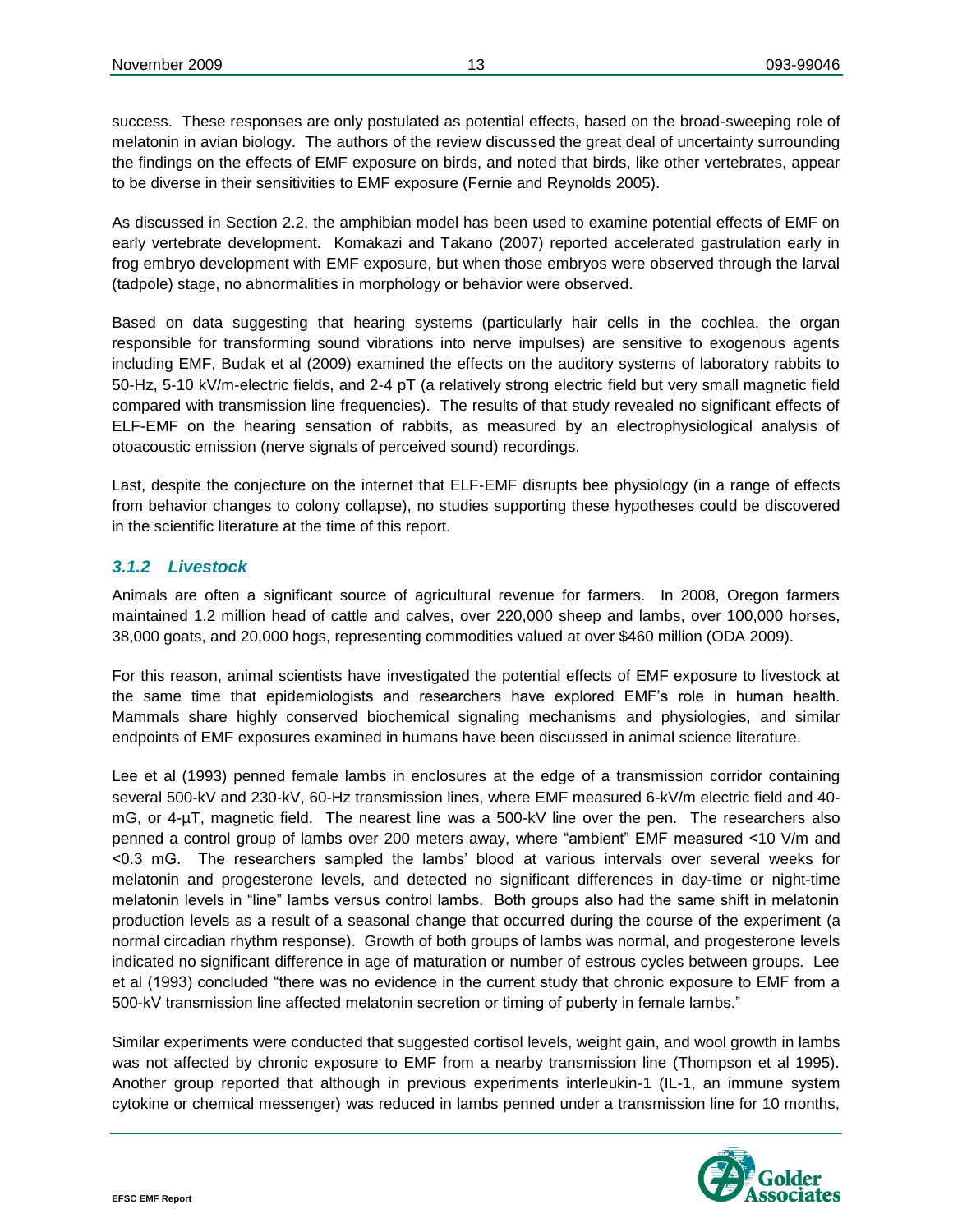longer-term (27-month) experiments showed no significant difference in either IL-1 or IL-2 activity in young "line" versus control sheep (Hefeneider et al 2001).

Burchard et al (2006) enclosed pregnant cows in individual pens and exposed them to intermittent 10 kV/m, 30-µT EMF, tracking their blood thyroxine levels (a critical metabolic hormone). The levels were chosen to simulate continuous exposure to EMF from an overhead 735-kV transmission line (the voltage associated with many Hydro-Québec transmission lines). An approximately three-month intermittent EMF exposure did not induce a significant change in thyroxine levels. An approximately one-month (during the course of one bovine estrous cycle) experiment showed an initial 4% increase in thyroxine levels, although levels for both exposed and control cows were not different beginning mid-cycle. The authors concluded that because the variation in thyroxine levels due to EMF was considerably small, and resulted under a "worst-case" exposure scenario, these variations would not represent a health hazard for dairy cows under "normal commercial conditions."

The researchers conducted a similar experiment with another group of pregnant cows exposed to a 30-µT magnetic field, and despite some differences in physical (increased weight gain in exposed cows) and biochemical (decreased prolactin and insulin-like growth factor-1) factors, they concluded that the absence of abnormal clinical signs and the relatively small differences in blood serum levels "make it plausible to preclude any major health hazard" (Burchard et al 2007).

Perhaps the most fascinating of studies reporting effects of EMF on cattle concerns a recent paper that postulates the ELF-EMF from high-voltage power lines disrupts the ability of cattle and deer to align themselves in a normal north-south orientation. Burda et al (2009) reference an observation that resting or grazing cattle and deer tend to align their body axes in the geomagnetic north-south direction. However, they contend that satellite and aerial images show cattle and deer herds grazing near power lines do not predominantly align along the north-south axis, and the "disturbing effect of the ELF-EMFs on body alignment diminished with the distance from conductors." Despite the unknown mechanisms underlying this observation, the authors suggest "these findings constitute evidence for magnetic sensation in large mammals as well as evidence of an overt behavioral reaction to weak ELF-EMFs in vertebrates. The demonstrated reaction to weak ELF-EMFs implies effects at the cellular and molecular levels."

The studies above suggest a range of effects of EMF exposure in livestock from non-existent to relatively small to positive. Another study suggests a beneficial application for ELF-EMF in broiler chicken to fight a common parasitic infection. Coccidiosis in poultry is caused by a protozoan parasite infecting the gastrointestinal system, resulting in intestinal lesions and poor growth performance. Elmusharaf et al (2007) exposed a group of broiler chicks to a 5 to 10-µT magnetic field for 30 minutes per day for 21 days; a control group was raised without EMF exposure during the same period. At day 15, the researchers dosed half of each group of EMF-exposed and non-exposed chicks with the parasite, then monitored weight gain and oocyste shedding in excreta. At the end of the experiment period, a subset of each experiment group was euthanized and examined for intestinal lesions. While uninfected EMFexposed birds exhibited lower feed intake and weight gain than non-exposed uninfected birds, the EMFexposed infected birds fared significantly better than non-exposed infected birds. The authors concluded "exposure of the broiler chickens to the EMF antagonized the effects of infection. In the EMF-treated birds, the infection caused no effect on weight gain and feed intake, whereas severity of the intestinal lesions mediated by [the parasites] was less than in the infected controls." The authors recommend that ELF-EMF could serve as an alternative to the anti-coccidial drugs used in poultry production.

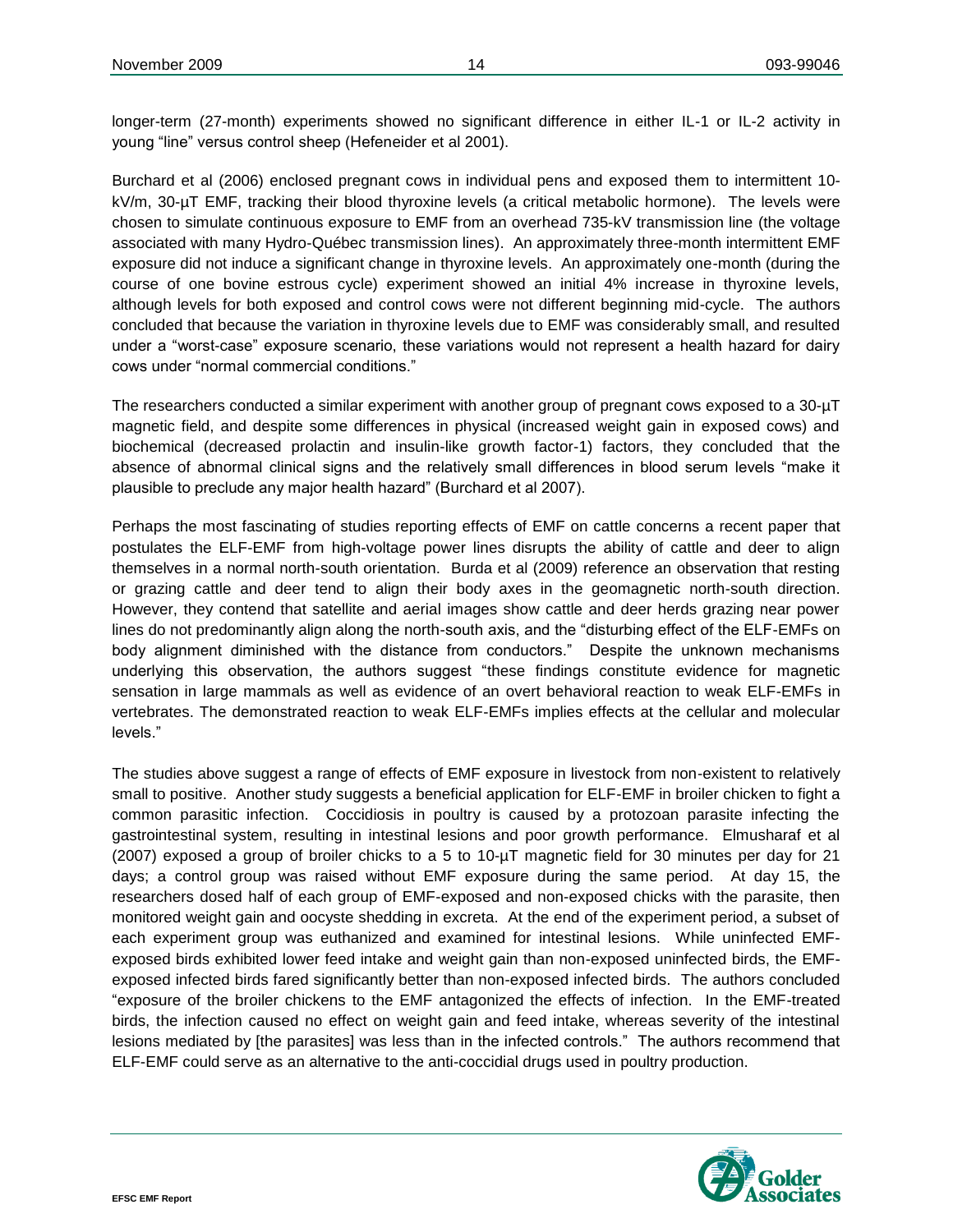# <span id="page-16-0"></span>**3.2 Reports Concerning Agricultural Plants**

The paucity of reports concerning EMF on plant physiology prohibits a lengthy or detailed discussion. However, the few reports that are readily available in the scientific literature concerning EMF effects on Oregon agricultural crops suggest that EMF may have beneficial actions on plant development. It must be noted, however, that these experiments were conducted using magnetic fields that are over three orders of magnitude higher than the magnetic field generated by a typical transmission line.

Aksyonov et al (2001) reported data suggesting EMF (50-Hz, 30 mT) either stimulated or inhibited wheat seed sprout timing and growth, depending on the stage of development during which seeds were exposed, by affecting pH and intracellular proteins. The authors conclude that despite these ambivalent responses, on the whole the cell division changes may lead to "suppression, rather than stimulation, of wheat seed germination." EMF (5 mT) also has a stimulatory effect on sugar beet germination, chlorophyll (a plant product necessary for photosynthesis) content, growth of root mass, and sugar content, resulting in crops with higher yields and quality (Rochalska et al 2008). Likewise, the germination rate of tomato seeds is faster in 125 to 250-mT EMF-exposed tomato seeds, and early growth of tomato plants is increased with magnetic field exposure versus non-exposed plants (Martínez et al 2009).

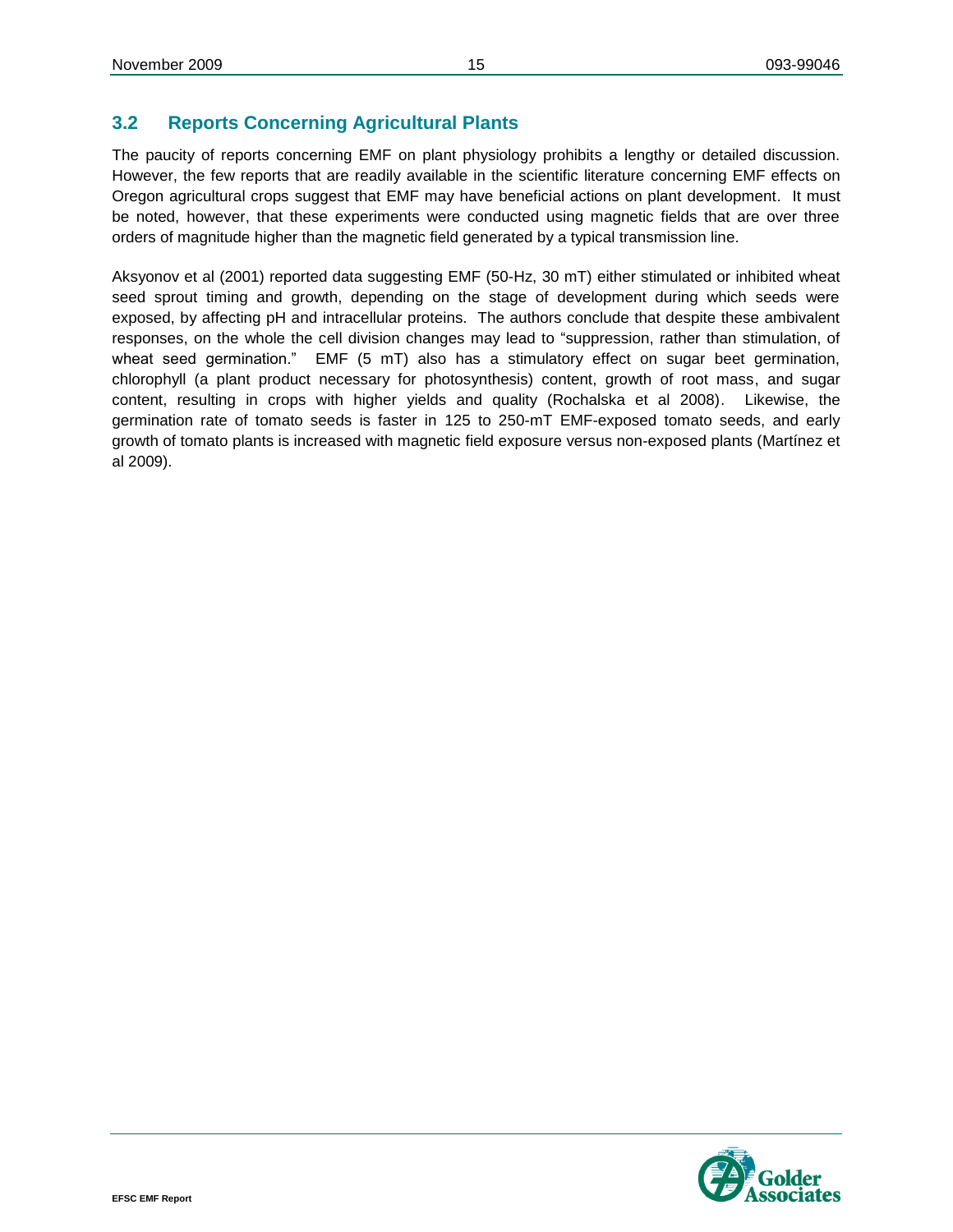# <span id="page-17-0"></span>**4.0 REGULATORY ENVIRONMENT**

# <span id="page-17-1"></span>**4.1 US Federal Government and European Union Activities**

In 1994, the European Parliament charged the International Commission on Non-Ionizing Radiation Protection, or ICNIRP (whose members currently include scientists from the United States, Europe, Australia, Japan, and China) with proposing legislative science-based measures limiting public and utility worker exposures to EMF for general health and safety protection. The ICNRP conducted their review and determined that evidence for chronic effects was not strong enough to use as a basis for exposure limits, though the group did suggest exposure limits based on protecting against acute effects (muscular or nervous system perturbations) of high-intensity EMF exposure. Based on these recommendations the Council of the European Union in 1999 recommended restriction of exposure based on a liberal safety factor and reference values of 250/f for electric fields and 5/f for magnetic fields, where f = the frequency of the magnetic field (in kHz). For the typical 50-Hz European high-voltage transmission line, the resulting reference levels were therefore 5,000 V/m and 100 µT (EU Council 1999). The Institute of Electrical and Electronic Engineers (IEEE) established its own acute exposure guidelines of 904 µT for a 60-Hz line, approximately ten times higher than that proposed by the ICNIRP (Kheifets et al 2005).

During this period, the United States initiated its own investigation of the science on EMF and the possible need for protective legislation. In 1992, the US Congress authorized the Electric and Magnetic Fields Research and Public Information Dissemination (EMF-RAPID) Program in the Energy Policy Act, requiring the National Institute of Environmental Health Sciences (NIEHS) and US Department of Energy to characterize EMF sources and potential health effects. In 1999, NIEHS released the summary report, encompassing an extensive scientific and public review process. The findings of the EMF-RAPID Program were that scientific evidence suggesting ELF-EMF exposures posed any health risk were weak at best. Experimental mechanistic and animal toxicology studies failed to demonstrate any consistent pattern of exposure effects, and although there was some epidemiological evidence for a "small, increased risk with increasing [EMF] exposure" for chronic lymphocytic leukemia and childhood leukemia, the authors point out that given the weak magnitude of these increased risks, "some other factor or common source of error could explain these findings" (NIEHS 1999).

In light of the equivocal nature of the epidemiological reports on EMF, the NIEHS EMF-RAPID Program Working Group recommended that ELF-EMF be classified as a "possible human carcinogen," but did not recommend that ELF-EMF be included in the National Toxicology Program's periodic Report of Carcinogens. The NIEHS EMF-RAPID Report likewise did not make recommendations for "aggressive regulatory concern" engendering regulatory standards on electrical appliance EMF emissions or numerical exposure limits, but advised that "passive regulatory action is warranted such as a continued emphasis on educating both the public and the regulated community on means aimed at reducing exposures." The Working Group also recommended that the power industry continue its current practice of siting power lines to reduce exposures, continue to explore ways to reduce the creation of magnetic fields around transmission and distribution lines, and encouraged the development of technologies that would lower the general public's exposure to EMF.

Since the late 1990s, the federal government of the United States has not taken any further legislative steps toward regulatory standards of EMF emissions or exposure. The National Toxicology Program's most recent  $11<sup>th</sup>$  Report on Carcinogens included for the first time non-ionizing radiation sources (X-rays, gamma rays, and neutron radiation) as known human carcinogens, but did not include EMF in either this category or as a reasonably anticipated human carcinogen (NTP 2005). The list of candidate substances for the 12<sup>th</sup> Report on Carcinogens (under review at the time of this report) does not include EMF.

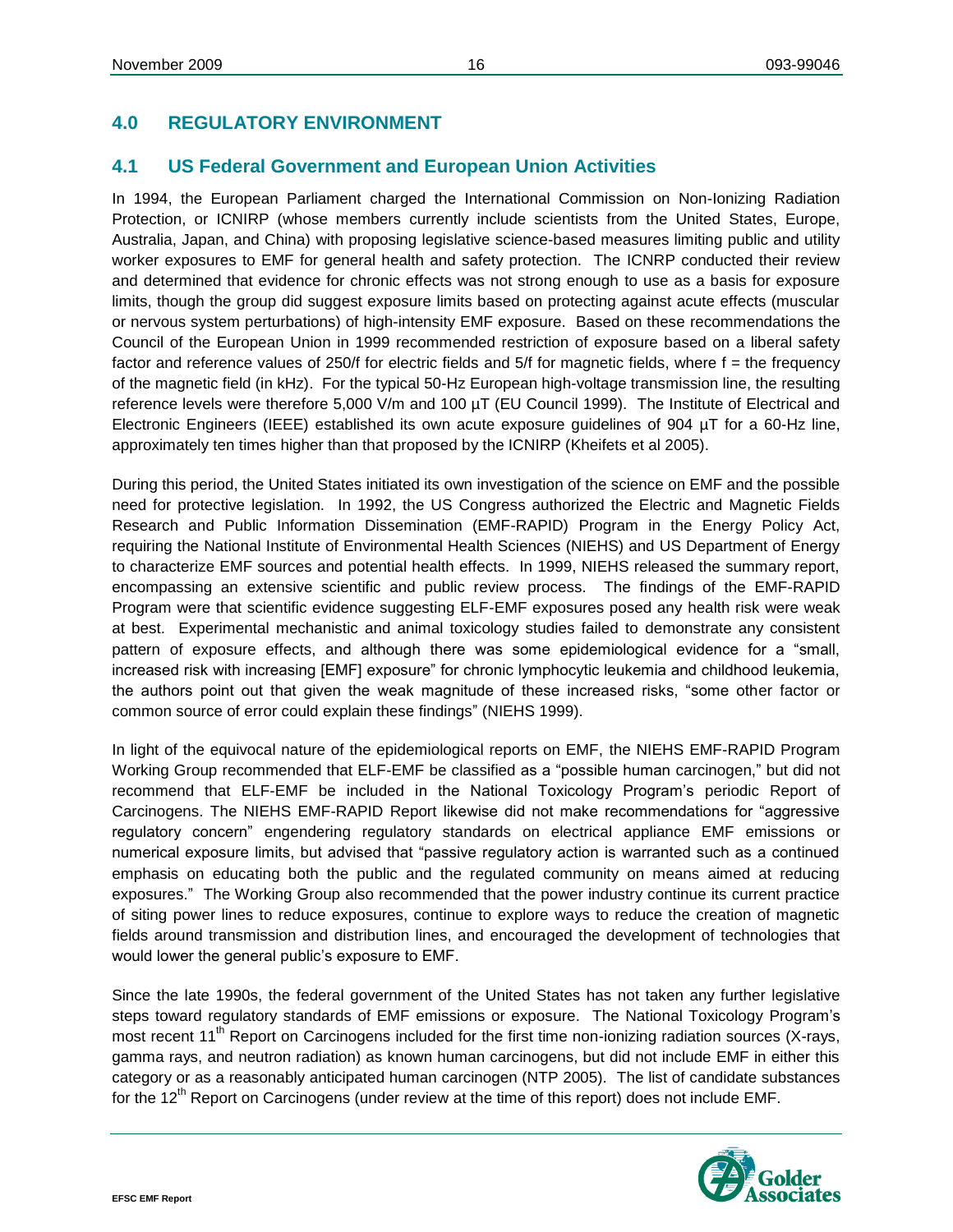Over the last decade, several countries (Israel, Italy, Switzerland, The Netherlands) and US States or municipalities have developed precaution-based policy approaches that are on the order of 10 to 100 times lower than those recommended by ICNIRP, although this action has been viewed as arbitrary and inappropriate by one member of the ICNIRP (Kheifets et al 2005, see also Section 4.3). Although the World Health Organization encourages member states to adopt the ICNIRP guidelines, it has also established a Framework for Developing Health-based EMF Standards for those policy makers seeking more precautionary measures, emphasizing that such policies be adopted only when scientifically-derived risk assessments and exposure limits are not undermined by arbitrary cautionary approaches (WHO 2006).

The ICNIRP proposed new draft guidelines (under review at the time of this report) in 2009 for limiting acute exposure to time-varying ELF-EMF. Based on its review of the most current scientific literature to date, the ICNIRP did not find that research on neurobehavioral effects (cognition, sleep, hypersensitivity, or mood), neuroendocrine system effects, or cardiovascular effects was sufficiently reliable to provide a basis for human ELF-EMF exposure limits. The ICNIRP concluded that the evidence for association between ELF-EMF exposure and Alzheimer's disease and ALS was weak, evidence for an association with miscarriage or developmental effects was poor to very weak, and that the evidence for an association with childhood leukemia cannot be supported by the "almost universally negative" animal cancer data (including large-scale lifetime studies) or cell data. For this reason, "it is the view of ICNIRP that the currently existing scientific evidence that ELF magnetic fields is causally associated with childhood leukemia is too weak to form the basis for exposure guidelines" (ICNIRP 2009).

However, in light of acute physiological effects of high-intensity EMF exposure, and taking into account the inherent uncertainty of the available research and imposing safety factors, the ICNIRP proposed the updated reference levels listed in Table 2. The reference level derivation factors have not changed for 50-60 Hz frequencies from the 1999 levels. It should be noted that the draft reference values for general public magnetic field exposure is approximately ten times higher than the EMF generated by high voltage transmission lines.

|                             | <b>Occupational Exposure</b>    |                          |                                 |                              |  |
|-----------------------------|---------------------------------|--------------------------|---------------------------------|------------------------------|--|
| Power Line<br>Frequency (f) | <b>Electric Field</b><br>Factor | Reference<br>Level (V/m) | <b>Magnetic Field</b><br>Factor | Reference<br>Level $(\mu T)$ |  |
| 0.05 KHz (EU)               | 500/f                           | 10.000                   | 25/f                            | 500                          |  |
| 0.06 KHz (US)               | 500/f                           | 8,333                    | 25/f                            | 416.7                        |  |

#### Table 2. ICNIRP Draft ELF-EMF Reference Exposure Levels (ICNIRP 2009)

|                             | <b>General Public Exposure</b>  |                            |                                 |                              |
|-----------------------------|---------------------------------|----------------------------|---------------------------------|------------------------------|
| Power Line<br>Frequency (f) | <b>Electric Field</b><br>Factor | Reference<br>Level $(V/m)$ | <b>Magnetic Field</b><br>Factor | Reference<br>Level $(\mu T)$ |
| 0.05 KHz (EU)               | 250/f                           | 5.000                      | 5/f                             | 100                          |
| 0.06 KHz (US)               | 250/f                           | 4,166.70                   | 5/f                             | 83.3                         |

# <span id="page-18-0"></span>**4.2 US State-Level Activities**

The State of Oregon includes in its Oregon Administrative Rules (OAR) on Siting Standards for Transmission Lines a limit to the alternating current electric fields generated by transmission lines: 9 kV/m

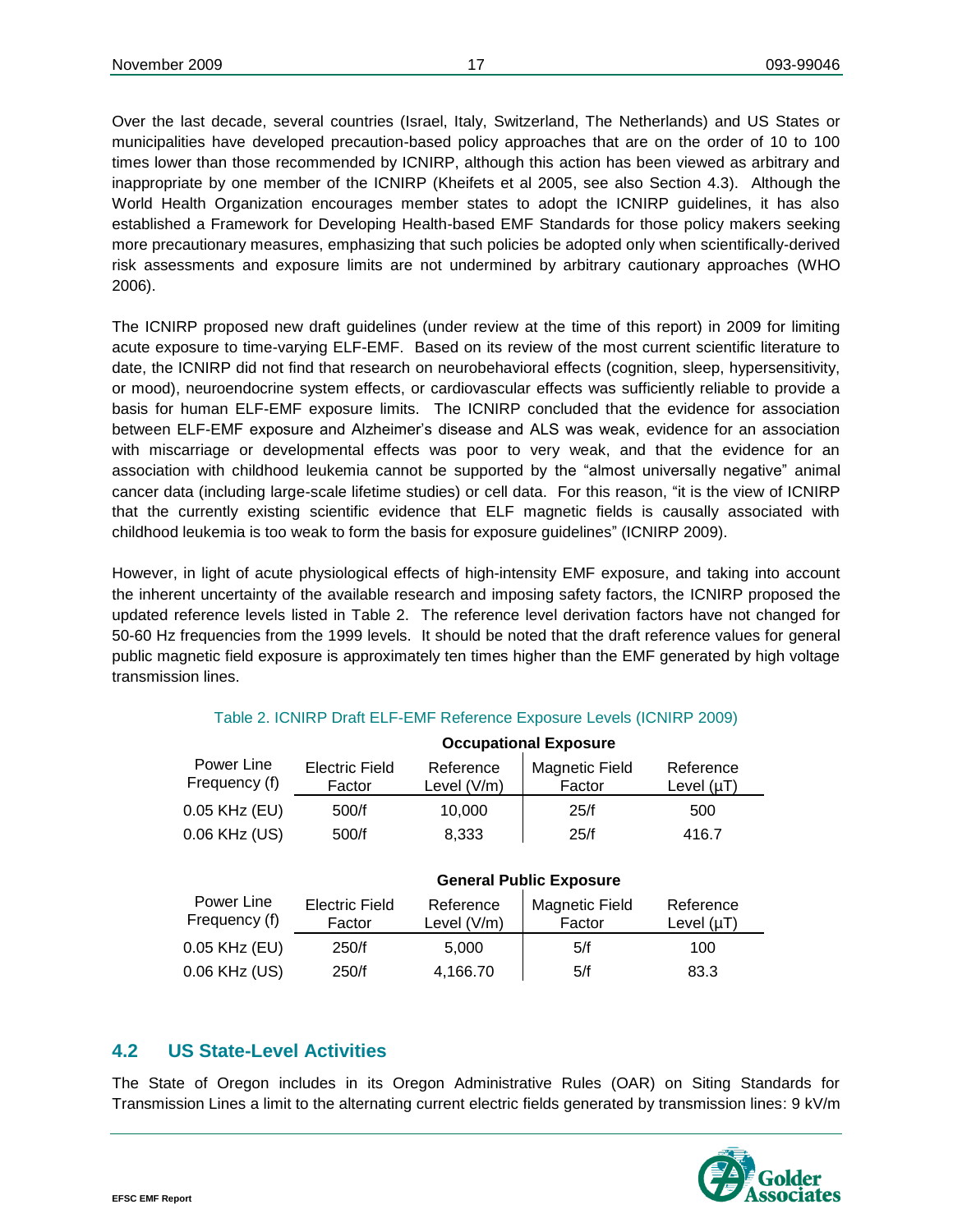at one meter above the ground surface in areas accessible to the public (OAR 345-024-0090). Magnetic fields generated from transmission lines are not addressed. The State of Florida regulates electric and magnetic fields emanating from high-voltage transmission lines, although the levels are not health-based, but rather based on those from existing lines at the time of the promulgated rule (FAC 62-814).

In 2002, the Minnesota State Interagency Working Group on EMF Issues published a White Paper on EMF Policy and Mitigation Options, based on its review of the literature. The Minnesota Department of Health concluded "that the current body of evidence is insufficient to establish a cause and effect relationship between EMF and adverse health effects. However, as with many other environmental health issues, the possibility of a health risk from EMF cannot be dismissed." As a result, the Working Group recommended a "prudent avoidance approach to mitigating EMF exposures." Measures to that end include applying low-cost engineering methods to new or upgraded lines to reduce EMF, encouraging conservation to promote a reduction in energy consumption (and the need for new generation and distribution facilities), promoting distributed generation facilities to reduce the need for new or upgraded transmission lines, and encouraging utilities to work with consumers to identify EMF sources in the home that may be attenuated. Last, the Working Group recommended continued monitoring of the science on EMF and health effects, and developing public education efforts on ways to reduce individual EMF exposure levels (MSIWG 2002).

The Working Group referenced the Minnesota Environmental Quality Board's restriction of maximum electric fields from transmission lines to 8 kV/m at one meter above ground level. The Working Group also identified several states that imposed numerical standards (establishing magnetic field limits, where restricted, based on those from existing lines at the time of the promulgated rule). Those numerical standards are listed in Table 3.

| <b>State</b>                        | <b>Electric</b><br><b>Field on</b><br><b>ROW</b> | <b>Electric</b><br>Field, Edge<br>of ROW | <b>Magnetic Field,</b><br><b>Edge of ROW</b> |           |
|-------------------------------------|--------------------------------------------------|------------------------------------------|----------------------------------------------|-----------|
|                                     |                                                  | kV/m                                     | mG                                           | μT        |
| Florida                             | 8 <sup>a</sup>                                   | 2                                        | 150 <sup>a</sup>                             | 15        |
|                                     | 10 <sup>b</sup>                                  |                                          | 200-250 <sup>b</sup>                         | $20 - 25$ |
| Minnesota                           | 8                                                |                                          |                                              |           |
| Montana                             | $7^{\circ}$                                      |                                          |                                              |           |
| New Jersey                          |                                                  | 3                                        |                                              |           |
|                                     | 11.8                                             |                                          |                                              |           |
| New York                            | 11 <sup>b</sup>                                  | 1.6                                      | 200                                          | 20        |
|                                     | $7^{\circ}$                                      |                                          |                                              |           |
| Oregon                              | 9                                                |                                          |                                              |           |
| <sup>a</sup> For 69 to 230-kV lines |                                                  |                                          |                                              |           |

Table 3. US State EMF Standards (Minnesota State Interagency Working Group on EMF Issues, 2002)

b For 500-kV lines

<sup>c</sup>Maximum on roadway crossings

The California EMF Program also performed a risk analysis and reported resulting policy options from power frequency EMF in 2002. Their conclusions from a review of the literature are similar to those from other reviewing bodies, though perhaps slightly more conservative in terms of childhood leukemia risk potential from EMF exposure. The policy options delivered to the Governor's office reviewed sources of

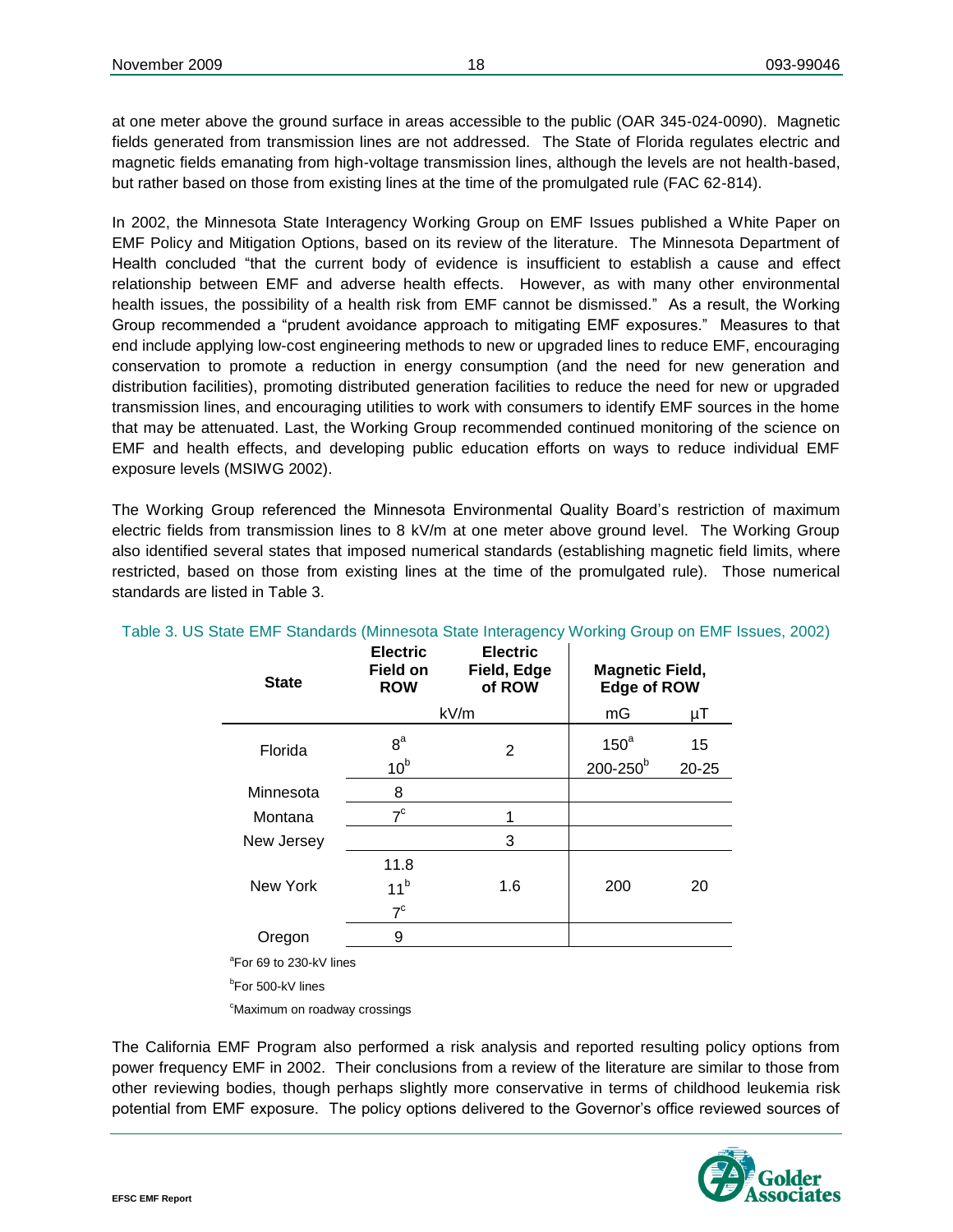EMF in residences and schools, the costs of moderate to expensive mitigation actions, and the number of deaths at which economists would view measures to be cost beneficial (California EMF Program 2002).

#### <span id="page-20-0"></span>**4.3 Regulatory-Based Reviews**

Despite the fact that international guideline-setting committees have considered the epidemiologic evidence as not sufficiently strong for guideline development, it is this evidence – along with public pressure, scientific uncertainty, and widespread, chronic, public exposure to EMF – that has driven the development of precautionary-based policy. One review of the "inconsistent patchwork of policies at the national, state, and local levels" asserts that the numbers chosen are arbitrary, "largely the result of misinterpretation of the epidemiologic evidence," and "cannot be justified from the available science" (Kheifets et al 2005).

In a commentary on the perspective of Kheifets et al (2005), Kundi (2006) counters that the ICNIRP guidelines are based on acute biological effects, and do not account for the possibility of chronic effects associated with EMF exposure (as reported in epidemiological studies); therefore the precautionary approach is justified. In Kundi's view, "for many other environmental agents, there is no or only an incomplete mechanistic understanding of the interaction process, but this does not confer upon us a permission to ignore the knowledge we already have."

Compounding the ambiguity of the experimental data and epidemiological reports on EMF is the classical physicist view that thermal noise (activity from increased heat) overshadows any bioelectromagnetic response to ELF-EMF (Bassett 1993), as evidenced by different approaches to EMF standards proposed by the ICNIRP and the IEEE (Roy and Martin 2007).

The precautionary principal is an approach governing bodies may take when scientific data on a public health concern is weak or ambiguous. This approach recommends that actions should be taken to prevent potential harm to the public or a sensitive population, despite the lack of scientific consensus on likelihood, cause, or magnitude of that harm. However, in two experimental studies of the precautionary principle applied to EMF, Wiedemann and Schütz (2005) present results suggesting precautionary measures may have negative effects on public risk perception. When presented with information about "electrosmog," (the milieu of electric and magnetic fields from multiple sources that surround us on a daily basis), participants in one study felt increasingly threatened when policy approaches involved exposure minimization, special protection measures for sensitive areas, or setting precautionary exposure limits, as compared to no precautionary language. Participants in another study felt less confident in public health protection when precautionary measures were discussed in the information provided, as opposed to when precautionary measure language was not included. The authors contend that by considering precautionary measures, political decision makers hope to contend with public fears about EMF, but may ultimately "trigger concerns, amplify EMF-related risk perceptions, and lower trust in public health protection."

Analogous to the balancing act between information and alarm in public health policy regarding EMF is the situation regarding the H1N1 (or swine flu) epidemic faced by health officials at the time of this report. In a story in *The Oregonian* newspaper, the problem with the precautionary approach discussed above is summarized succinctly. "Oversell the danger, and health officials run the risk of causing public freakout – as well as accusations of crying "wolf!" Undersell the danger, and [health officials] run the risk of being blamed for recklessness, complacency and a policy botch" (Colburn 2009).

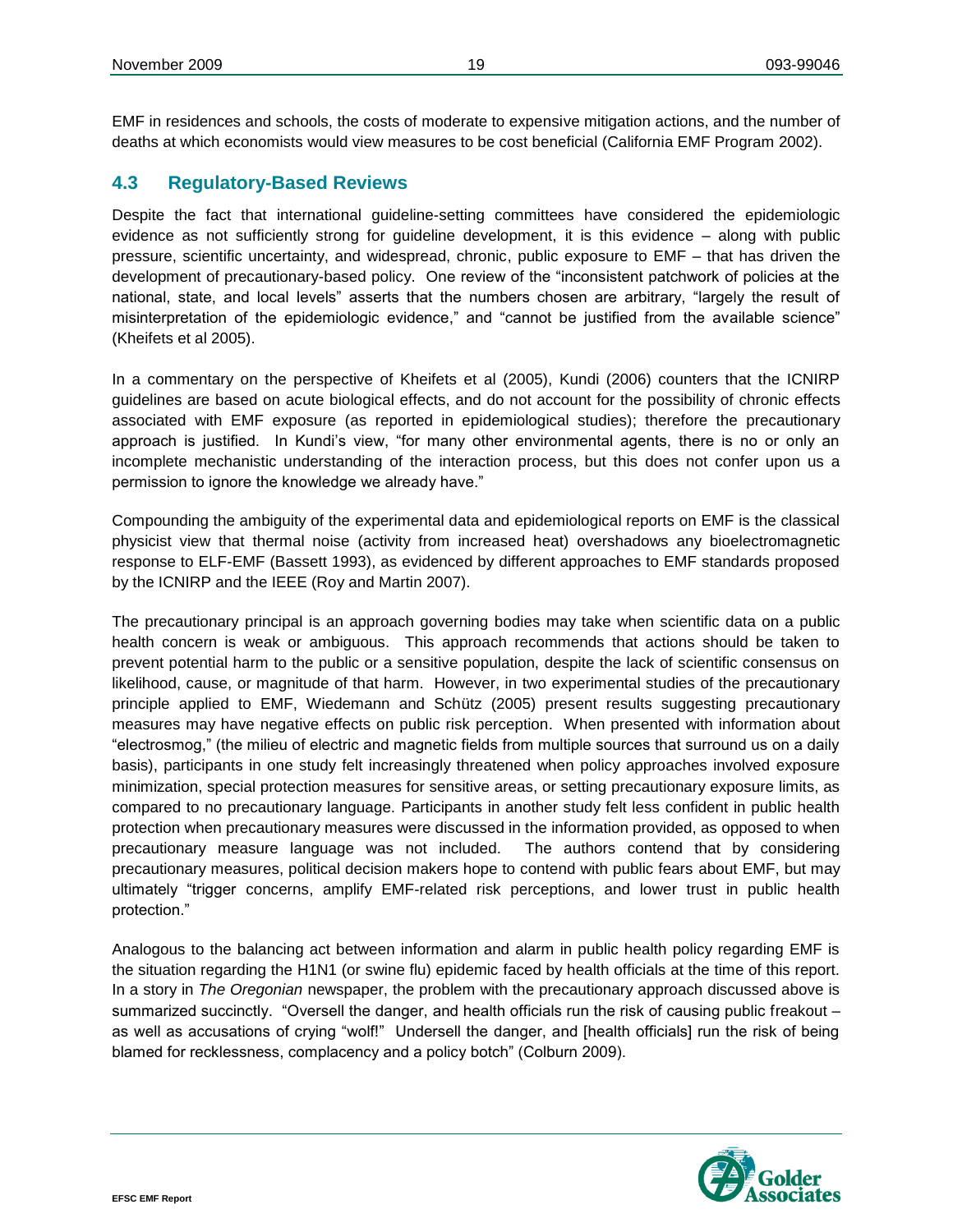# <span id="page-21-0"></span>**5.0 DISCUSSION**

# <span id="page-21-1"></span>**5.1 Summary Reviews**

While the fact that humans are chronically exposed to varying intensities of magnetic fields from a variety of natural and anthropogenic sources is uniformly accepted, the potential responses of these exposures by human cells and physiology – and the possibility of resulting health effects or disease – is highly contested. The latter subject has been visited repeatedly in the science and the literature, resulting in numerous reviews of the state of the science on EMF. A few extensive reviews are discussed here.

In a review of biological responses to EMF at the time the European Union and United States were developing their policy options, Lacy-Hulbert et al (1998) concluded that the epidemiological studies reviewed at the time did not provide a clear answer to whether EMF exposure could be associated with cancer, primarily due to the inconsistencies in EMF exposure parameter analyses and poor or biased sample numbers. Furthermore, "the complexity of genetic and epigenetic factors that promote cancers... mitigates against clear epidemiological correlations," and data available at the time did not provide any consistent evidence that ELF-EMF affected cellular systems via free radical mechanisms. The authors noted that until a single, unequivocal ELF-EMF-induced response could be consistently reproducible in independent laboratories, "the topic of biological responses to ELF-EMFs will continue to be regarded with great skepticism by the scientific community at large." This is still the predominant view today.

The ICNIRP's Standing Committee on Epidemiology reviewed the epidemiological literature in 2001 and concluded that although many earlier methods were flawed or biased, the quality of studies on the topic of EMF and health effects had improved over time. Among all the reviewed outcomes evaluated in epidemiologic studies of EMF at the time of their report, the strongest association between EMF and a health effect was postnatal exposures above 0.4  $\mu$ T and childhood leukemia in a large pooled analysis, although the findings of that study were based on 0.8% of the children having been exposed to EMF above 0.4 µT. The committee suggested the associated relative risk "is unlikely due to chance but may be, in part, due to bias. This is difficult to interpret in the absence of a known mechanism or reproducible experimental support" (Ahlbom et al 2001).

In a summary of the findings of a workshop on childhood leukemia and EMF exposure sponsored by the Electric Power Research Institute and the Harvard School of Public Health, Brain et al (2003) discussed the widely-accepted factors predisposing children to the development of leukemia, as well as suspected risk factors. Known risk factors include underlying genetic disorders (such as Down syndrome), family history, ionizing radiation, and chemotherapeutic agents (treatment for one type of cancer may lead to another). Suspected risk factors include radon exposure from groundwater or indoor sources, prenatal radiation exposure, maternal or child medications, pesticides, second-hand cigarette smoke, factors associated with maternal pregnancy history (maternal age and birth weight, among others), and postnatal infections. The workshop reviewed the literature available on cancers and EMF exposure, and concluded that although epidemiologic associations between EMF and childhood leukemia have made EMF a suspected risk factor, the "overwhelmingly negative" animal data on the effects of EMF exposure negate EMF as a risk factor. The participants in the workshop sum up the general inability to observe laboratory effects from EMF exposure as possibly due to the electromagnetic and chemical "noise" of biological systems overwhelming the EMF "dose," and conclude that the scientific community "may fail to detect EMF effects in bioassay systems because EMFs themselves are not the causal exposure in the epidemiologic associations."

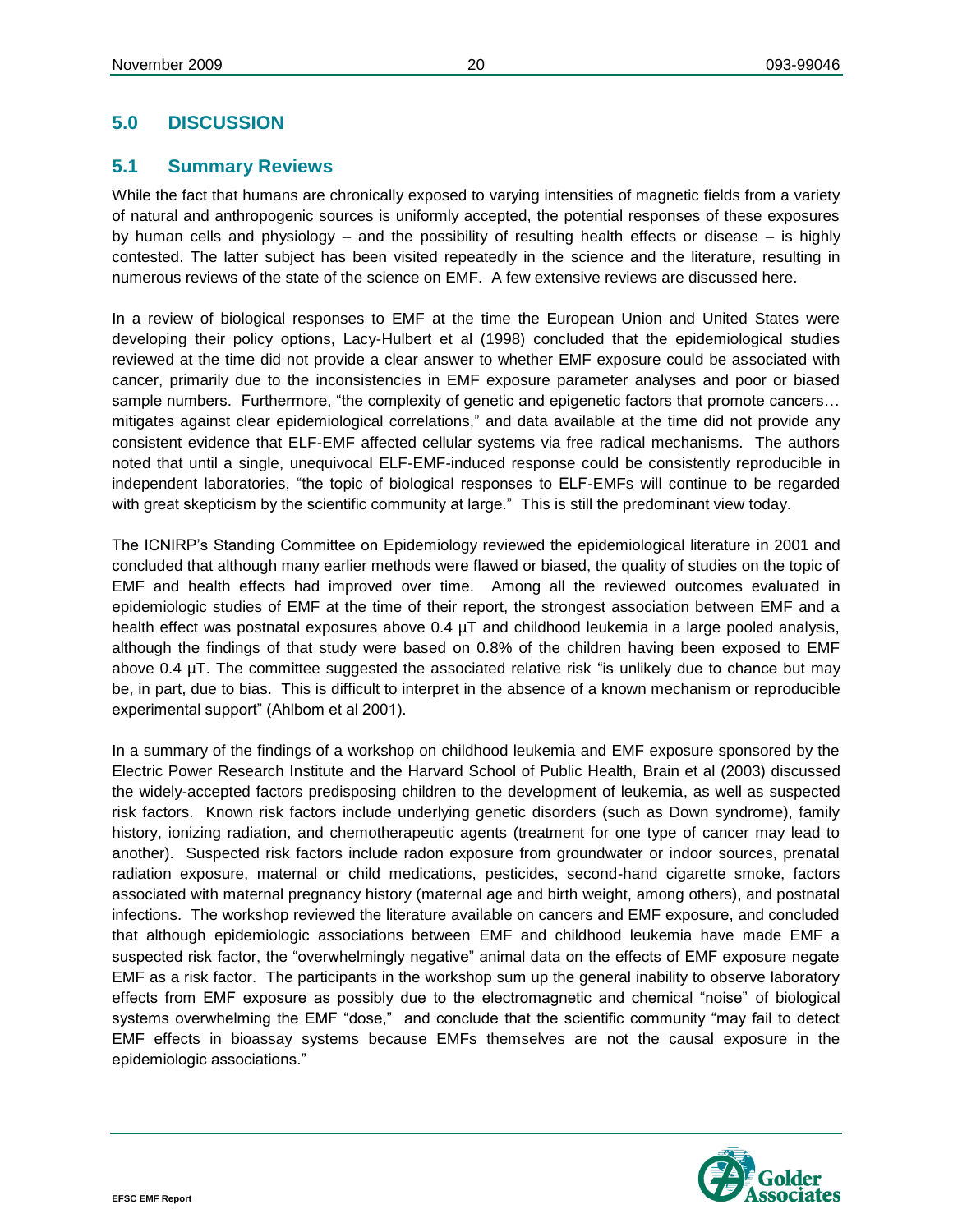# <span id="page-22-0"></span>**5.2 Childhood Leukemia Rates**

The US Agency for Toxic Substances and Disease Registry (ATSDR, a public health agency of the US Department of Health and Human Services) performed a review of EMF literature as part of its public health assessment for a power plant in Texas in 1999. The ATSDR was unable to draw firm conclusions regarding potential health risks associated from EMF exposure based on the scientific literature at that time, citing the "inconsistent and even contradictory results" of epidemiological studies.

Their assessment also cited a 1995 Texas Department of Health report that plotted US power consumption trends together with cancer mortality trends in US children, noting that while the ageadjusted leukemia and CNS/brain cancer mortality rates among children have shown a 3-fold decrease since 1995, the US per-capita power consumption rate increased 4-fold over the same period. In the ATSDR's view, "while this type of analysis cannot disprove an association between EMF exposure and cancer, it would tend to indicate that if such an association does exist, the effect must be relatively minor." They concluded "because of numerous inconsistencies, methodological deficiencies, and contradictory findings, current evidence is insufficient for establishing a cause-and-effect relationship between EMF exposure and adverse health effects from which to quantify the risk (if any) which may result from exposure to EMF" (ATSDR 1999). Kheifets et al (2006b) were likewise unable to regard temporal trends in electricity consumption rates as meaningful evidence either for or against a causal link to childhood leukemia rates.

As previously mentioned, Kheifets et al (2006a) also estimated the mean attributable fraction of cases of childhood leukemia around the globe from EMF exposure as approximately 1% to 4% of cases in most countries (while emphasizing their doubt of the accuracy of epidemiological conclusions upon which their estimations were based). Furthermore, "for small countries with low exposure, the number of attributable cases is less than one extra case per year." In a comparison of reviews on the scientific literature compiled by the International Agency for Research on Cancer and California's Department of Health Services EMF, O'Carroll and Henshaw (2008) concluded that owing to the rarity of childhood leukemia, the risk (if any) associated with EMF exposure is negligible, both in terms of mortalities and impacts to society. Leukemia incidence and mortality rates in Oregon in 2005 for persons less than 20 years of age were 31 per 100,000 and 7 per 100,000, respectively (Oregon State Cancer Registry 2005).

# <span id="page-22-1"></span>**5.3 Confounding Factors**

Two repetitive themes discovered during the course of this literature review were the equivocal conclusions drawn from epidemiological and experimental reports, and the need for more – and better – data on health effects, if any, from EMF exposures.

One reason for the disagreement among epidemiological studies on EMF and cancer rates is an inconsistent approach to assess exposure. Some reports measured EMF at one time point in one location or a few locations in the home, others used personal dosimeters to measure exposure over a period of time, and then examined peak exposures, time-weighted averages, or a combination of exposures, and some inferred exposure based on residential distance from a power line (see also Section 2.1.2.2 above).

In an attempt to eliminate the errors inherent in the different approaches, Bowman (2000) at the National Institute for Occupational Health and Safety analyzed childhood leukemia rates of an EMF-leukemia study in Los Angeles County against a Geographic Information System (GIS) model that predicted the magnetic fields from residential wiring. The GIS procedure incorporated 24-hr measurements of magnetic fields in each child's bedroom in the home where the subjects had lived since conception. The author admitted a

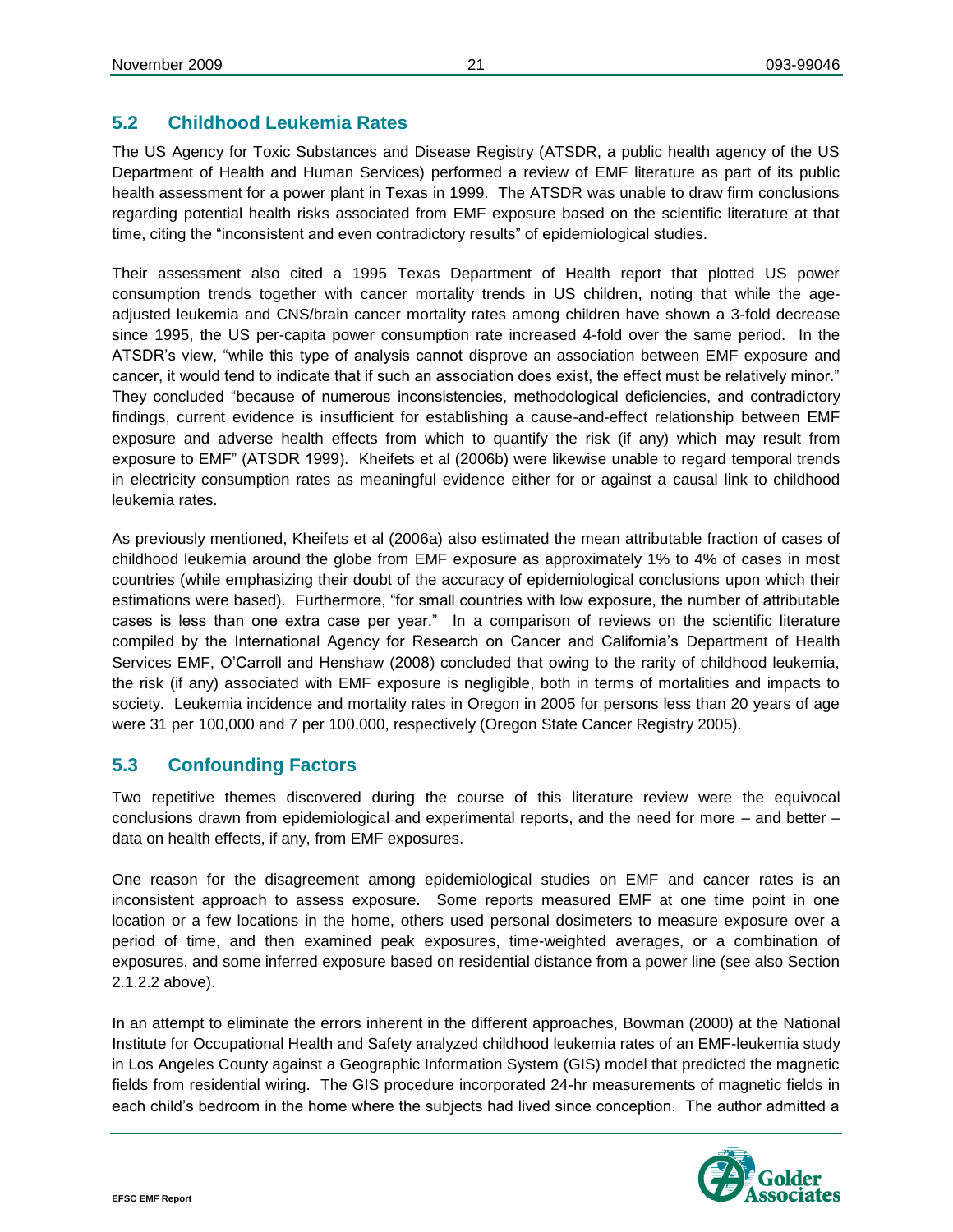potential source of selection bias in the Los Angeles County study, but nonetheless concluded that despite the result that measured fields showed no association with childhood leukemia, the risks were significant and increased with the highest GIS-predicted magnetic fields. In the author's view, "The GIS wire configuration model appears to assess the leukemia risks from a child's long-term residential magnetic field exposures better than the 24-hr measurements," and that the GIS exposure model would be an important tool in assessing cancer risks associated with EMF exposure in future studies (Bowman 2000).

Other confounding factors in the epidemiological evidence stems from the nature of epidemiology itself: many results obtained in these types of studies are limited by continued participant enrollment and the honesty of the participant's responses to questionnaires. Although many confounding factors, such as age, gender, race, and to some extent related behavioral or health factors, may be adjusted for in epidemiological studies, the degree of sample bias may seriously inhibit confidence in conclusions or a proposed association between a disease and an environmental factor.

These types of confounding factors or biases have been discussed throughout this report when noted in the literature reports. In the paper on risk of miscarriage mentioned in Section 2.1.2.1, Lee et al (2002) reported an approximately two times higher risk of miscarriage in women exposed to 2.3-µT EMF, although when the time-weighted average over a 24-hour period was analyzed, the risk was not higher, and measurements at 30 weeks did not correlate to measurements earlier in gestation. Even more questionable are the conclusions by Li et al (2002), who measured magnetic field exposure over a 24 hour period in women at approximately 10 weeks gestation, then tracked the outcomes of those pregnancies. Here again, the authors could not conclude an association between average magnetic field level and miscarriage risk, however they do suggest an association between maximum exposure levels (approximately 1.6 µT) and miscarriage risk. The authors concede the possible confounding variable that several of the women with miscarriages were recruited into the study after their miscarriage, resulting in EMF exposure measurements that did not represent levels prior to or at the time of miscarriage. What the authors do not discuss in a satisfactory manner is the plethora of other risk factors reported by women in their study exposed to the "threshold" magnetic field of 1.6  $\mu$ T associated with miscarriage risk. Women in the suggested higher risk group from EMF exposure also had higher rates of the following risk factors during pregnancy: smoking (or living with a smoker), coffee ingestion, alcohol and drug use, fever incidence, performing strenuous exercise or heavy lifting, solvent use, and Jacuzzi tub use (Li et al 2002).

One last confounding factor that deserves noting is the multiple frequencies of EMFs to which humans are exposed on a daily basis from a variety of sources. Any electrical device or conductor emits EMF in some frequency, and therefore "control" group participants in certain studies are not un-exposed, but rather less exposed or unintentionally exposed. One type of EMF to which people are commonly exposed is the high frequency (radio wave) EMF emitted from mobile telephones. Unlike transmission lines, which are constructed within a right-of-way designed to minimize human EMF exposure, mobile phones are devices held to the head or in close proximity to the body. Although a thorough review of high-frequency EMF from mobile phones is outside the scope of this report, some limited evidence suggests these fields may damage the blood-brain barrier and brain cells (Salford et al 2003) and enhance cortical excitability or activity (Valentini et al 2007). However, a review of the epidemiology of brain tumors by Connelly and Malkin (2007) concluded that although several epidemiological reports proposed associations of radio waves with brain tumors, "none possessed the statistical significance to confidently ascribe causation." The US Centers for Disease Control and Prevention reports that weight of evidence from scientific research does not indicate a significant association between mobile phone use and health effects (CDC 2005).

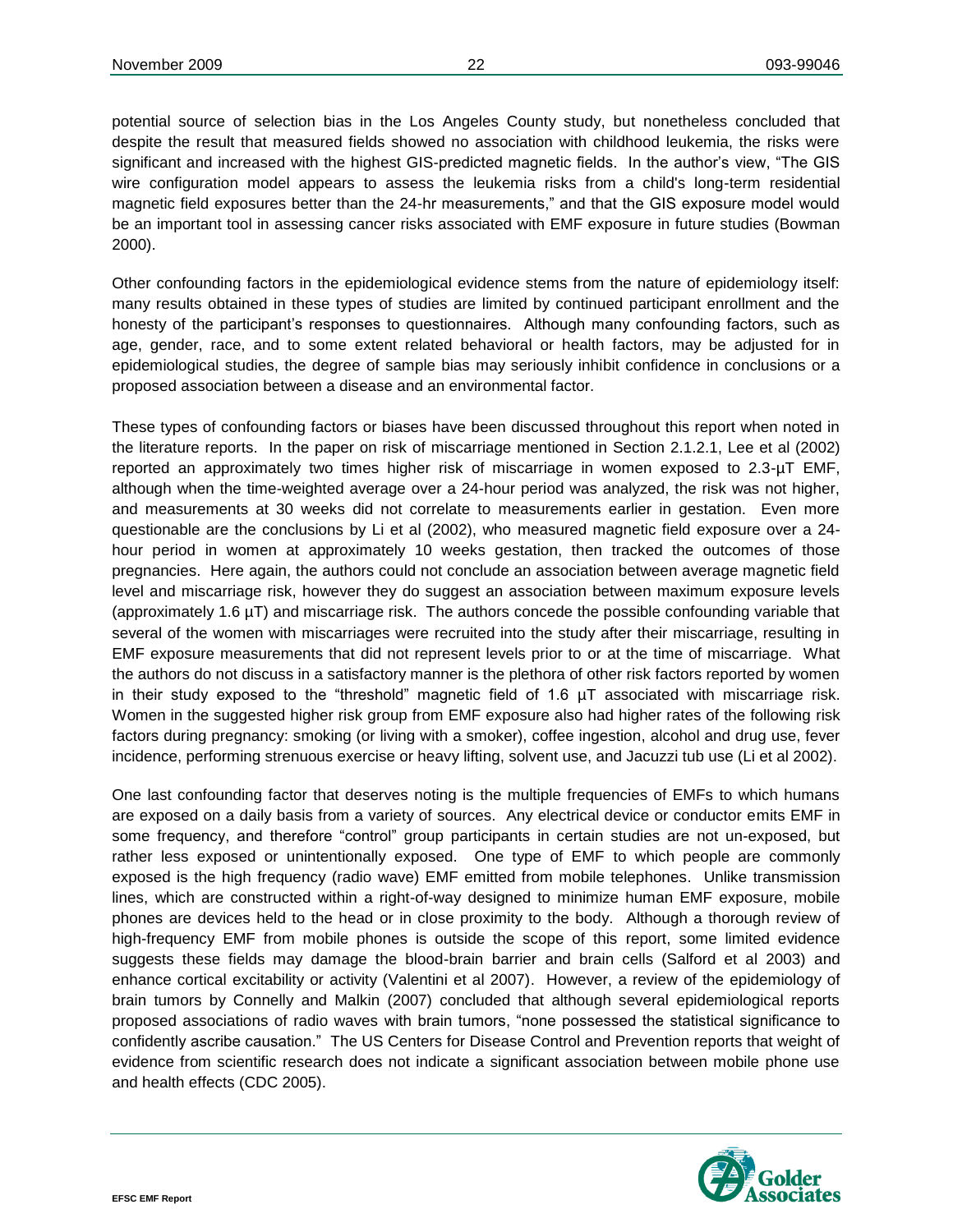#### <span id="page-24-0"></span>**5.4 Next Steps**

The Oregon EFSC established an Electric and Magnetic Field Committee in 1991 to monitor information developed on electric and magnetic fields and report their findings to the Council. The committee – representing members from utilities, manufacturers, the public, and state agencies – presented its findings to the Council, which in turn endorsed the committee's report, submitting it to the Oregon Legislature for review. The report concluded with three recommendations, based on the state of the science and regulatory activities in 1993:

- 1) The EMF Committee should continue to monitor the EMF issue and report to the Council;
- 2) The EMF Committee encourages exploration of low-cost ways to reduce or manage EMF exposure during this time of uncertainty; and
- 3) The EMF Committee believes it is premature to set "health based" limits for exposure to low levels of 60 Hertz EMF at this time.

The "low-cost ways to reduce or manage EMF" language became the "prudent avoidance" approach which EFSC has endorsed for responding to public health/safety issues arising from magnetic field exposure (as summarized in the ODOE's Final Order on the Hermiston Power Project, dated March 25, 1996).

The information in this report is provided to the Council so that it may consider the state of the science and other current state, federal, and international regulatory positions regarding transmission facility siting and policy recommendations. As stated in the introduction to this report, this review is not completely comprehensive, but rather attempts to represent the breadth of scope of studies related to EMF exposures and health effects. For comprehensive analyses, the Council or its Electric and Magnetic Field Committee may wish to review the EMF-RAPID program's summary report (NIEHS 1999) or the ICNIRP's review of the literature (Ahlbom 2001). The ICNIRP's current summary of the literature and resulting exposure recommendations are available in draft form at [http://www.icnirp.org.](http://www.icnirp.org/)

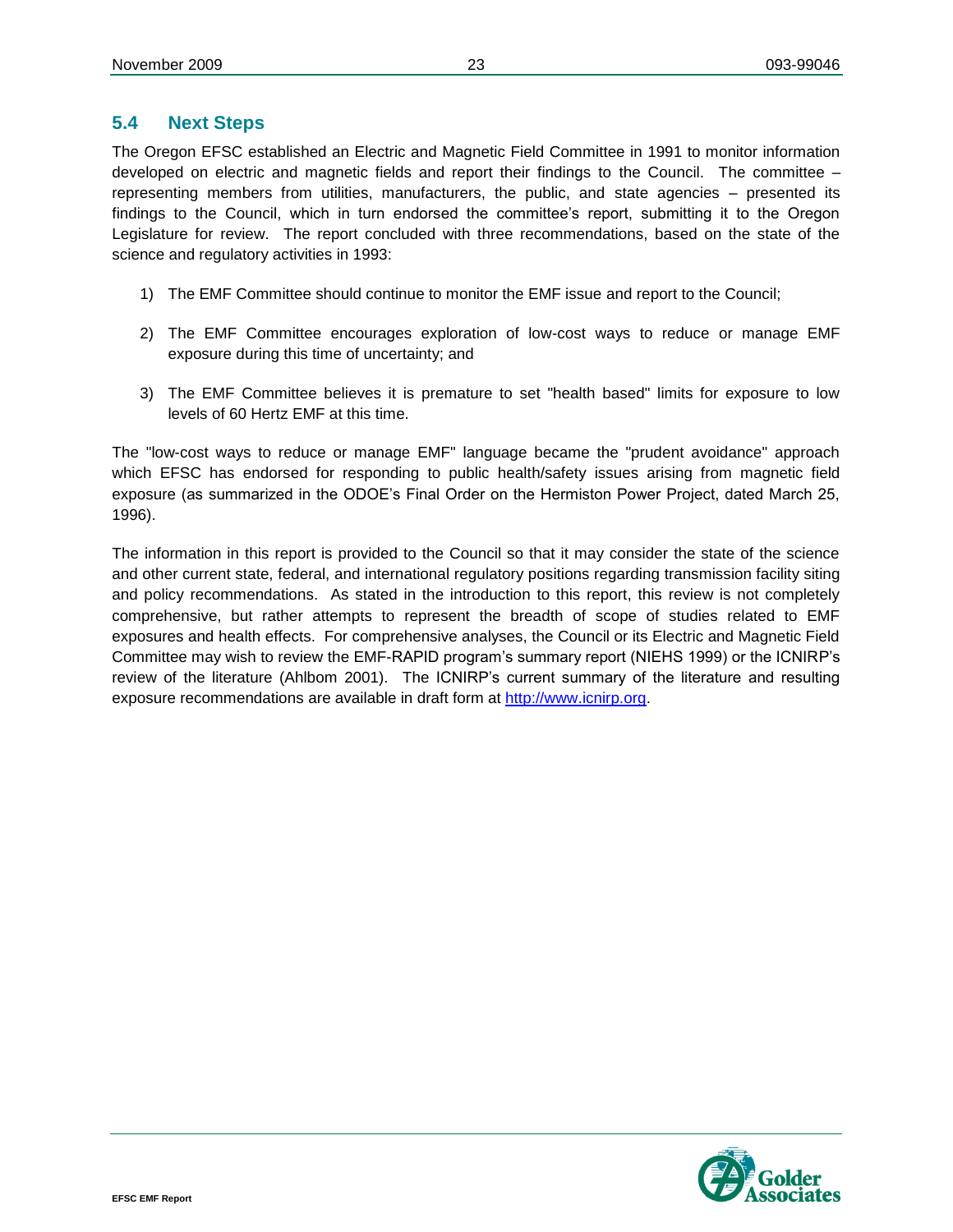# <span id="page-25-0"></span>**6.0 REFERENCES**

- Ahlbom A et al (ICNIRP Standing Committee on Epidemiology). 2001. Review of the epidemiologic literature on EMF and health. *Environmental Health Perspectives* 109(Supp 6): 911-933.
- Aksyonov SI et al. 2001. Effects of ELF-EMF treatment on wheat seeds at different stages of germination and possible mechanisms of their origin. *Electro- and Magnetobiology* 20(2): 231-253.
- ATSDR (Association for Toxic Substances and Disease Registry). 1999. Public Health Assessment of the City of Austin Holly Street Power Plant. This report is available on-line at [http://www.atsdr.cdc.gov/hac/PHA/aus/aus\\_p2.html#hea.](http://www.atsdr.cdc.gov/hac/PHA/aus/aus_p2.html#hea)
- Bassett CAL. 1993. Beneficial effects of electromagnetic fields. *Journal of Cellular Biochemistry* 51(4):387-393.
- Binhi V. 2008. Do naturally occurring magnetic nanoparticles in the human body mediate increased risk of childhood leukemia with EMF exposure? *International Journal of Radiation Biology* 84(7): 569-579.
- Blackman CF. 2006. Can EMF exposure during development leave an imprint later in life? *Electromagnetic Biology and Medicine* 25(4): 217-225.
- Bowman J. 2000. GIS model of power lines used to study EMF and childhood leukemia. *Public Health GIS News and Information (a CDC/ATSDR newsletter)* 32: 7-9.
- Brain JD et al. 2003. Childhood leukemia: electric and magnetic fields as possible risk factors. *Environmental Health Perspectives* 111(7): 962-970.
- Budak GG et al. 2009. Effects of extremely low frequency electromagnetic fields on transient evoked otoacoustic emissions in rabbits. *International Journal of Pediatric Otorhinolaryngology* 73: 429-436.
- Burchard JF et al. 2006. Plasma concentrations of thyroxine in dairy cows exposed to 60 Hz electric and magnetic fields. *Bioelectromagnetics* 27: 553-559.
- Burchard JF et al. 2007. Exposure of pregnant dairy heifer to magnetic fields at 60 Hz and 30 µT. *Bioelectromagnetics* 28: 471-476.
- Burda H et al. 2009. Extremely low-frequency electromagnetic fields disrupt magnetic alignments of ruminants. *Proceedings of the National Academy of Science (PNAS)* 106(14): 5708-5713.
- California EMF Program. 2002. Policy Options in the face of possible risk from power frequency electric and magnetic fields (EMF). Final Report.

Campion EW. 1997. Power lines, cancer, and fear. *The New England Journal of Medicine* 337(1): 44-46.

- CDC (Centers for Disease Control and Prevention). 2005. Fact Sheet: Frequently asked questions about cell phones and your health. This information is available on-line at [http://www.cdc.gov/niosh/topics/emf/.](http://www.cdc.gov/niosh/topics/emf/)
- Chang K et al. 2003. Effects of different intensities of extremely low frequency pulsed electromagnetic fields on formation of osteoclast-like cells. *Bioelectromagnetics* 24: 431-439.

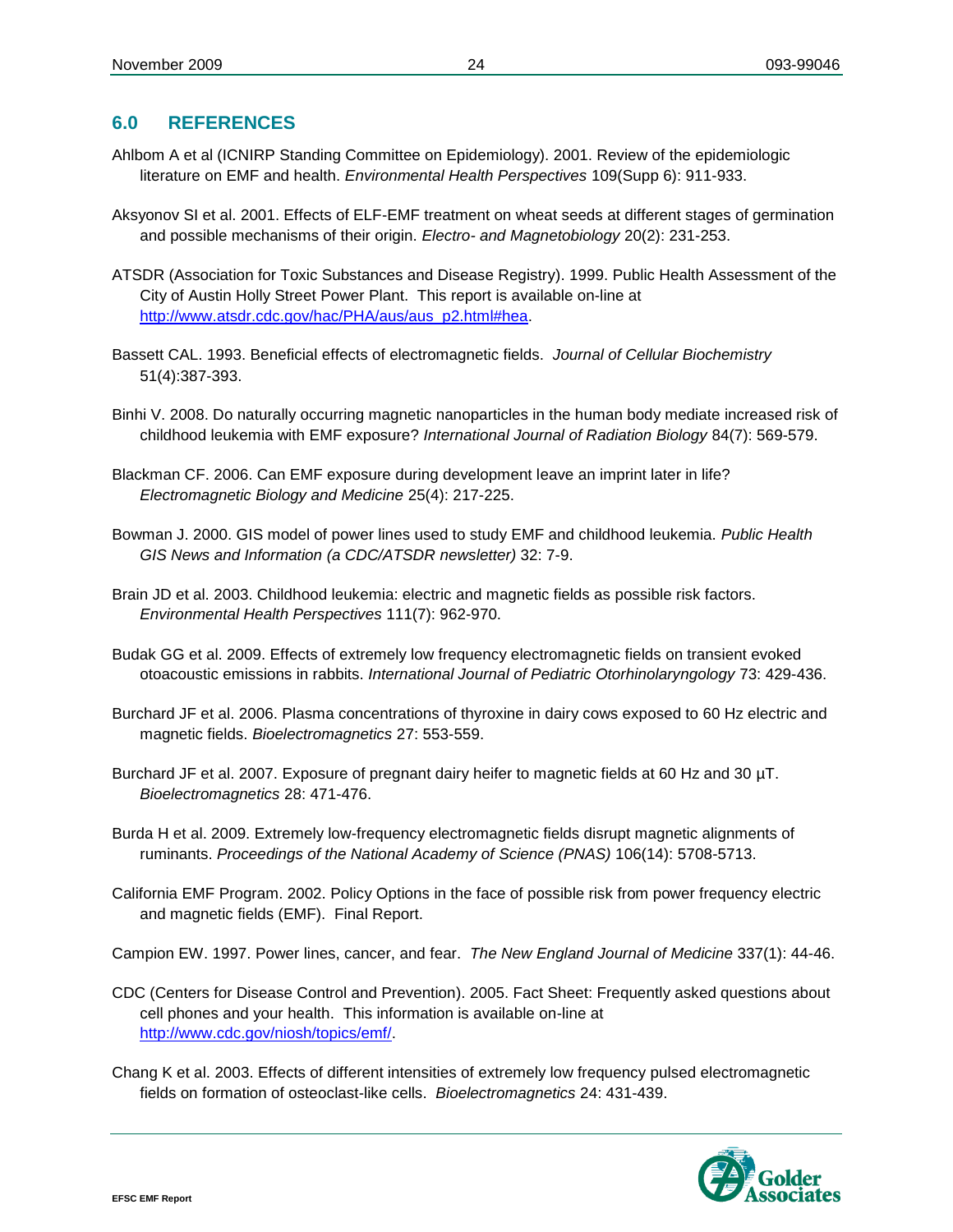- Chen G et al. 2000. Effects of electromagnetic field exposure on chemically induced differentiation of Friend erythroleukemia cells. *Environmental Health Perspectives* 108(10): 967-972.
- Colburn D. "Straight answers on flu? Well, it depends." *The Oregonian*. October 28, 2009: page B1.
- Connelly JM and Malkin MG. 2007. Environmental Risk Factors for Brain Tumors. *Current Neurology and Neuroscience Reports* 7: 208-214.
- Crasson M. 2003. 5-60 Hz electric and magnetic field effects on cognitive function in humans: a review. *Radiation Protection Dosimetry* 106(4): 333-340.
- Crumpton MJ and Collins AR. 2004. Are environmental electromagnetic fields genotoxic? *DNA Repair* 3(11): 1385-1387.
- Di Luzio S et al. 2001. Effects of 50-Hz sinusoidal electromagnetic fields on MCP-1 and RANTES generated from activated human macrophages. *International Journal of Immunopathology and Pharmacology* 14(3): 169-172.
- Elmusharaf MA et al. 2007. Antagonistic effect of electromagnetic field exposure on coccidiosis infection in broiler chickens. *Poultry Science* 86: 2139-2143.
- EU (European Union) Council. 1999. Council Recommendation of 12 July 1999 on the limitation of exposure of the general public to electromagnetic fields (0 Hz to 300 GHz). *Official Journal of the European Communities* 1999/519/EC: L199/59-L199/70.
- FAC (Florida Administrative Code). Electric and Magnetic Fields. Developed 1989, updated 1993.
- Fernie KJ et al. 2000. Behavior of free-ranging and captive American kestrels under electromagnetic fields. Journal of Toxicology and Environmental Health, Part A 59: 597-603.
- Fernie KJ and Bird DM. 2001. Evidence of oxidative stress in American kestrels exposed to electromagnetic fields. Environmental Research Section A 86: 198-207.
- Fernie KJ and Reynolds SJ. 2005. The effects of electromagnetic fields from power lines on avian reproductive biology and physiology: a review. *Journal of Toxicology and Environmental Health, Part B* 8: 127-140.
- Feychting M and Forssén U. 2006. Electromagnetic fields and female breast cancer. *Cancer Causes Control* 17: 553-558.
- Gobba F et al. 2009. Extremely low frequency-magnetic fields (ELF-EMF) occupational exposure and natural killer activity in peripheral blood lymphocytes. *Science of the Total Environment* 407: 1218- 1223.
- Hefeneider SH et al. 2001. Long-term effects of 60-Hz electric vs. magnetic fields on IL-1 and IL-2 activity in sheep. *Bioelectromagnetics* 22: 170-177.
- Hester GL. 1992. Electric & magnetic fields; managing an uncertain risk. *Environment* 34(1): 7-32.

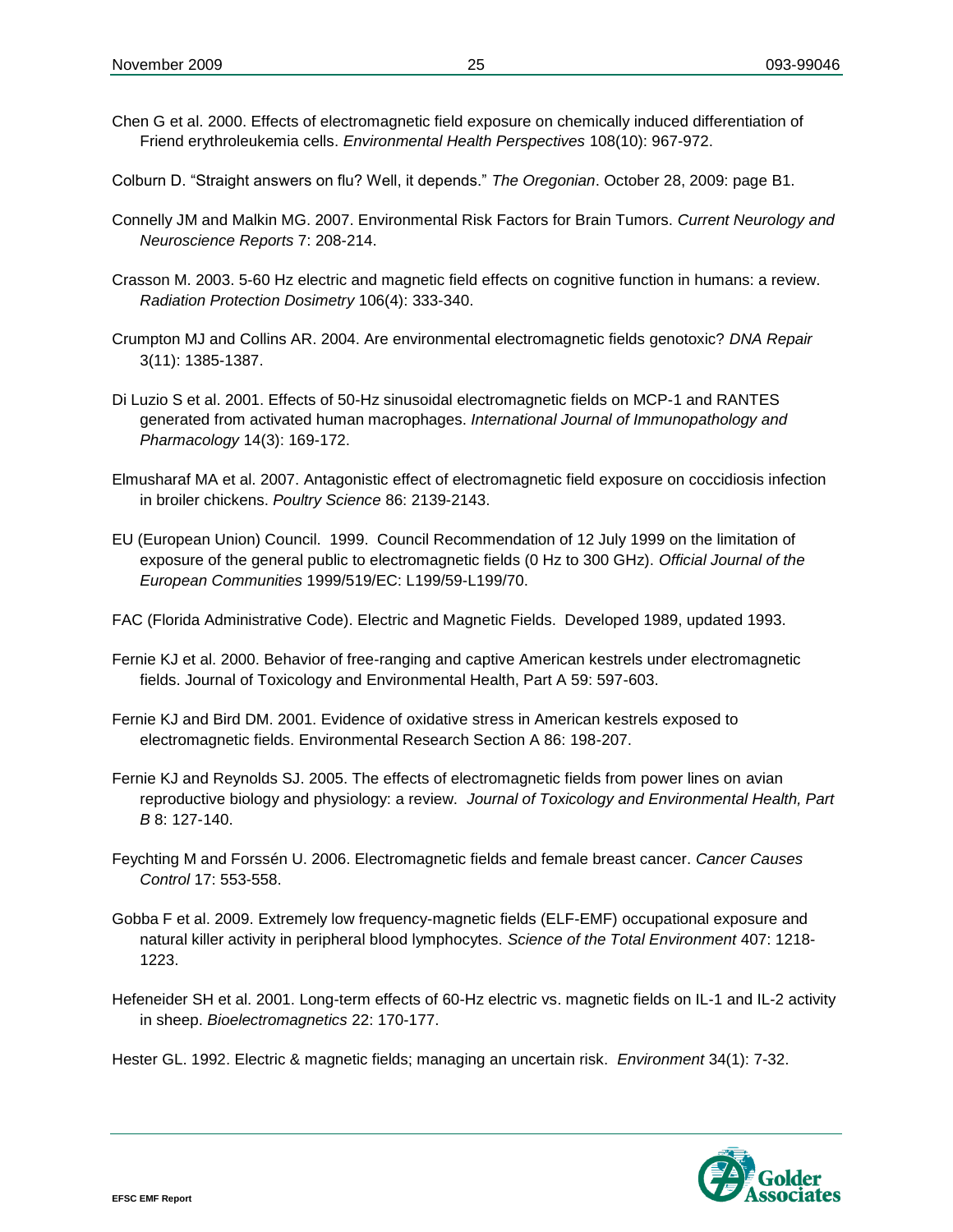- ICNIRP (International Commission on Non-ionizing Radiation Protection). 2009. Draft ICNIRP Guidelines: Guidelines for limiting exposure to time-varying electric and magnetic fields (1 Hz to 100 kHz). This report and other related information is available at [http://www.icnirp.org.](http://www.icnirp.org/)
- Kheifets L et al. 2005. Developing policy in the face of scientific uncertainty: interpreting 0.3 or 0.4  $\mu$ T cutpoints from EMF epidemiologic studies. *Risk Analysis* 25(4): 927-935.
- Kheifets L et al. 2006a. Public health impact of extremely low-frequency electromagnetic fields. *Environmental Health Perspectives* 114(10): 1532-1537.
- Kheifets L et al. 2006b. Childhood leukemia, electric and magnetic fields, and temporal trends. *Bioelectromagnetics* 27: 545-552.
- Komakazi S and Takano K. 2007. Induction of increase in intracellular calcium concentration of embryonic cells and acceleration of morphogenetic cell movements during amphibian gastrulation by a 50-Hz magnetic field. *Journal of Experimental Zoology* 307A: 156-162.
- Kundi M. 2006. Comment on "Developing policy in the face of scientific uncertainty: interpreting 0.3 or 0.4 µT cutpoints from EMF epidemiologic studies" by Kheifets *et al* in *Risk Analysis* 25(4): 927-935. *Risk Analysis* 26(3): 579-581.
- Lacy-Hulbert A et al. 1998. Biological responses to electromagnetic fields. *Federation of American Societies for Experimental Biology (FASEB) Journal* 12: 395-420.
- Lai H and Singh NP. 2004. Magnetic-field: induced DNA strand breaks in brain cells of the rat. *Environmental Health Perspectives* 112(6): 687-694.
- Lahijani MS et al. 2007. Light and electron microscope studies of effects of 50 HZ electromagnetic fields on preincubated chick embryo. *Electromagnetic Biology and Medicine* 26(2): 83-98.
- Lee, Jr JM et al. 1993. Melatonin secretion and puberty in female lambs exposed to environmental electric and magnetic fields. *Biology of Reproduction* 49: 857-864.
- Lee GM et al. 2002. A nested case-control study of residential and personal magnetic field measures and miscarriages. *Epidemiology* 13(1): 21-31.
- Levallois P. 2002. Hypersensitivity of human subjects to environmental electric and magnetic field exposure: a review of the literature. *Environmental Health Perspectives* 100(Supp 4): 613-618.
- Levin M. 2003. Review: Bioelectromagnetics in morphogenesis. *Bioelectromagnetics* 24: 295-315.
- Li D-K et al. 2002. A population-based prospective cohort study of personal exposure to magnetic fields during pregnancy and the risk of miscarriage. *Epidemiology* 13(1): 9-20.
- Martínez E et al. 2009. Germination of tomato seeds (*Lycopersicon esculentum* L) under magnetic field. *International Agrophysics* 23: 45-49.
- McCann J et al. 1998. Cancer risk of extremely low frequency electric and magnetic fields: a critical review of methodology. *Environmental Health Perspectives* 106(11): 701-717.

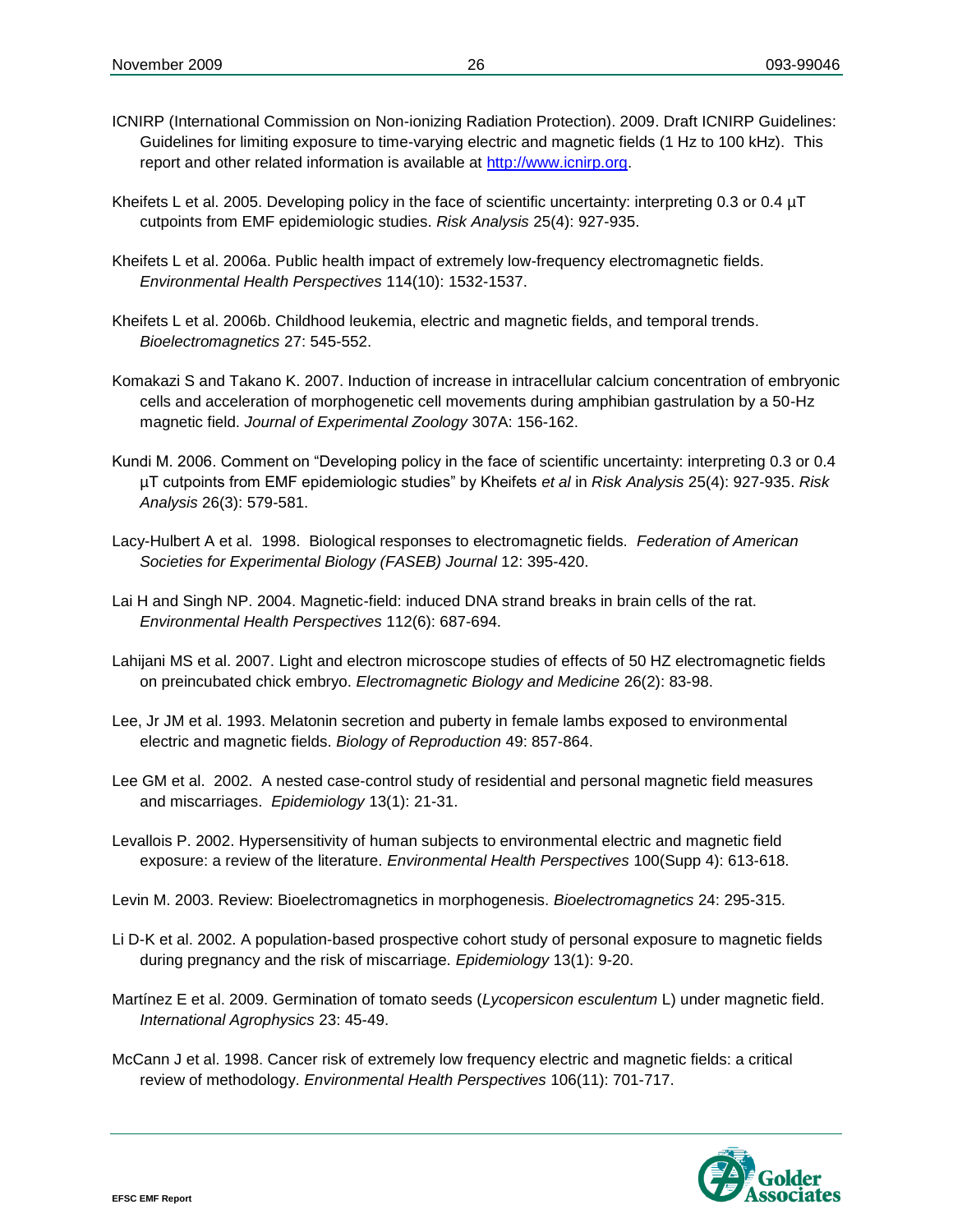- McNamee DA et al. 2009. A literature review: the cardiovascular effects of exposure to extremely low frequency electromagnetic fields. *International archives of Occupational and Environmental Health* 82: 919-933.
- Mejia-Arangure JM et al. 2007. Magnetic fields and acute leukemia in children with Down syndrome. *Epidemiology* 18(1): 158-161.
- MSIWG (Minnesota State Interagency Working Group on EMF Issues). 2002. A white paper on electric and magnetic field (EMF) policy and mitigation options.
- Nafziger J et al. 1997. Investigation of the effects of 50 Hz magnetic fields on purified human hematopoietic progenitors. *Life Sciences* 61(19): 1935-1946.
- Negishi T et al. 2008. Lack of promotion effects of 50 Hz magnetic fields on 7,12-dimethylbenz(a) anthracene-induced malignant lymphoma/leukemia in mice. *Bioelectromagnetics* 29: 29-38.
- NIEHS (National Institute of Environmental Health Services/National Institutes of Health). 1999. NIEHS report on health effects from exposure to power-line frequency electric and magnetic fields. NIH Publication No. 99-4493. This report is available on-line at [http://www.niehs.nih.gov/health/topics/agents/emf/index.cfm.](http://www.niehs.nih.gov/health/topics/agents/emf/index.cfm)
- NIEHS. 2002. "EMF: Electric and Magnetic Fields Associated with the Use of Electric Power" informational booklet. This information is available on-line at [http://www.niehs.nih.gov/health/topics/agents/emf/index.cfm.](http://www.niehs.nih.gov/health/topics/agents/emf/index.cfm)
- NTP (National Toxicology Program). 11<sup>th</sup> Report on Carcinogens (RoC). This report and information about the 12<sup>th</sup> RoC (currently under review) are available on-line at  $\frac{http://ntp.niehs.nih.gov/}{http://ntp.niehs.nih.gov/}$ .
- OAR (Oregon Administrative Rules) 345-024-0090. 1980, updated 2007. Specific standards for transmission lines. OARs are available on-line at [http://arcweb.sos.state.or.us/rules/number\\_index.html.](http://arcweb.sos.state.or.us/rules/number_index.html)
- ODA (Oregon Department of Agriculture). 2009. Oregon Agriculture: Facts and Figures brochure. This information and other Oregon agricultural statistics are available on-line at [http://www.oregon.gov/ODA/statistics.shtml.](http://www.oregon.gov/ODA/statistics.shtml)
- Oregon State Cancer Registry. 2005. Cancer in Oregon, 2005. This report and further historical and emerging cancer data is available on-line at [http://www.oregon.gov/DHS/ph/oscar/index.shtml.](http://www.oregon.gov/DHS/ph/oscar/index.shtml)
- Pasquinelli P et al. 1993. Biological effects of PEMF (pulsing electromagnetic field): an attempt to modify cell resistance to anticancer agents*. Journal of Environmental Pathology, Toxicology and Oncology* 12(4): 193-197.
- Price R and Price P. 2008. Communication. Public comment on the proposed Boardman to Hemingway transmission line project. Oregon Department of Energy.
- Rau E and Rau A. 2008. Communication. Public comment on the proposed Boardman to Hemingway transmission line project. Oregon Department of Energy.
- Ravindra T et al. 2006. Melatonin in pathogenesis and therapy of cancer. *Indian Journal of Medical Sciences* 60(12): 523-535.

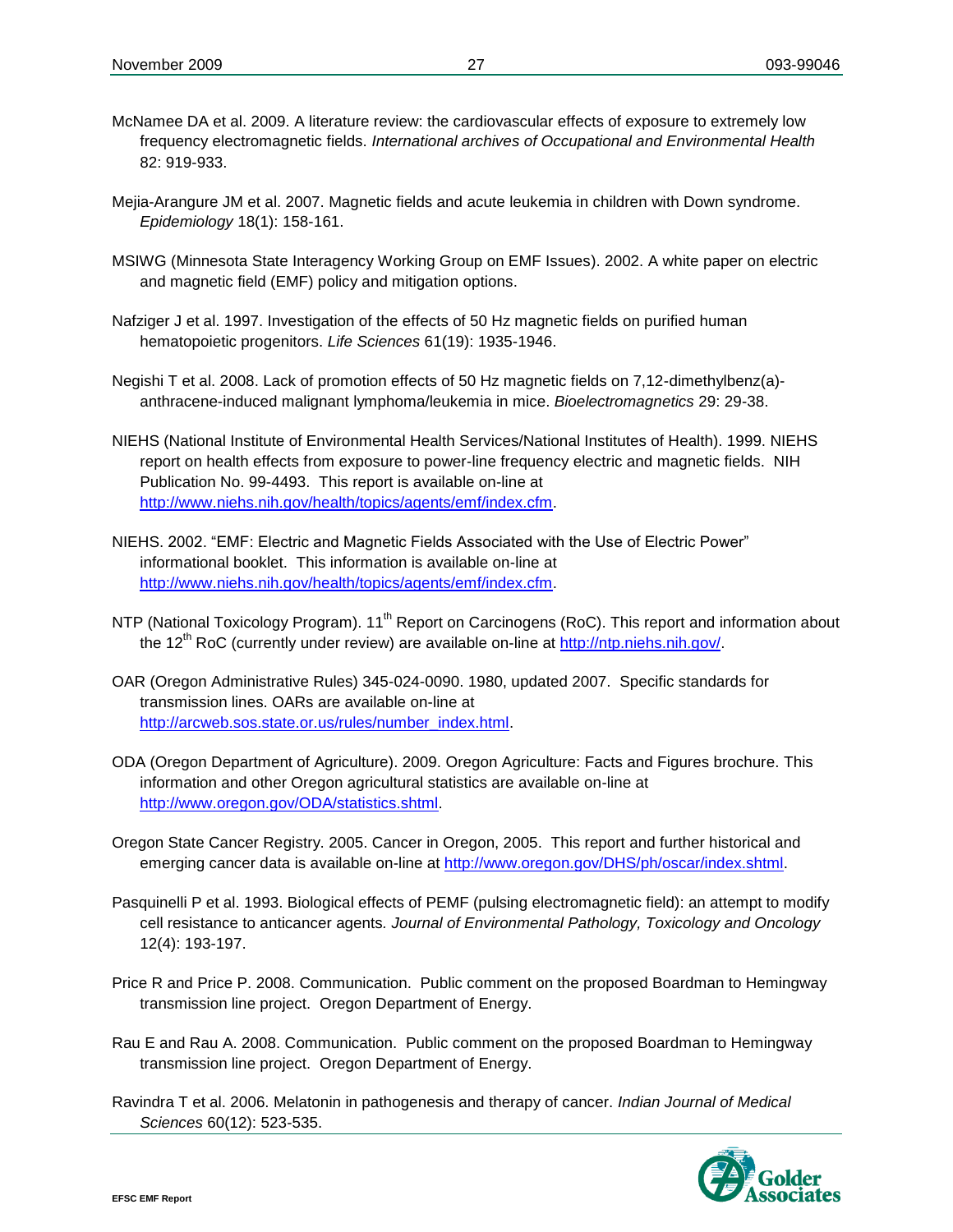- Rochalska M et al. 2008. Impact of low frequency magnetic fields on yield and quality of sugar beet. *International Agrophysics* 23: 163-174.
- Roy CR and Martin LJ. 2007. A comparison of important international and national standards for limiting exposure to EMF including the scientific rationale. Health Physics 92(6): 635-641.
- Sahl JD et al. 1993. Cohort and nested case-control studies of hematopoietic cancers and brain cancer among electric utility workers. *Epidemiology* 4(2): 104-114.
- Salford LG. 2003. Nerve cell damage in mammalian brain after exposure to microwaves from GSM mobile phones. *Environmental Health Perspectives* 111: 881-883.
- Sandyk R. 1994. Improvement in word-fluency performance in patients with multiple sclerosis by electromagnetic fields. *International Journal of Neuroscience* 79: 75-90.
- Shen YH et al. 1997. The effects of 50 Hz magnetic field exposure on dimethylbenz(α)anthracene induced thymic lymphoma/leukemia in mice. *Bioelectromagnetics* 18: 360-364.
- Söderberg KC et al. 2002. Childhood leukemia and magnetic fields in infant incubators. *Epidemiology* 13(1): 45-49.
- Stevens RG and Davis S. 1996. The melatonin hypothesis: electric power and breast cancer. *Environmental Health Perspectives* 104(Supp 1): 135-140.
- Strauch B et al. 2009. Evidence-based use of pulsed electromagnetic field therapy in clinical plastic surgery. *Aesthetic Surgery Journal* 29(2): 135-143.
- Thériault G and Chung-Yi Li. 1997. Risks of leukaemia among residents close to high voltage transmission lines. *Occupational and Environmental Medicine* 54: 625-628.
- Thompson JM et al. 1995. Cortisol secretion and growth in ewe lambs chronically exposed to electric and magnetic fields of a 60-Hz 500-kilovolt AC transmission line. *Journal of Animal Science* 73: 3274- 3280.
- Tokalov SV and Gutzeit HO. 2004. Weak electromagnetic fields (50 Hz) elicit a stress response in human cells. *Environmental Research* 94: 145-151.
- Touitou Y et al. 2006. Is melatonin the hormonal missing link between magnetic field effects and human diseases? *Cancer Causes Control* 17: 547-552.
- UK (United Kingdom) Childhood Cancer Study Investigators. 1999. Exposure to power-frequency magnetic fields and the risk of childhood cancer. *The Lancet* 354: 1925-1931.
- USGS (United States Geological Survey). Information about USGS's National Geomagnetism Program is available on-line at [http://geomag.usgs.gov/.](http://geomag.usgs.gov/)
- Valentini E et al. 2007. Neurophysiological effects of mobile phone electromagnetic fields on humans: a comprehensive review. *Bioelectromagnetics* 28: 415-432.
- Voile G. 2008. Communication. Public comment on the proposed Boardman to Hemingway transmission line project. Oregon Department of Energy.